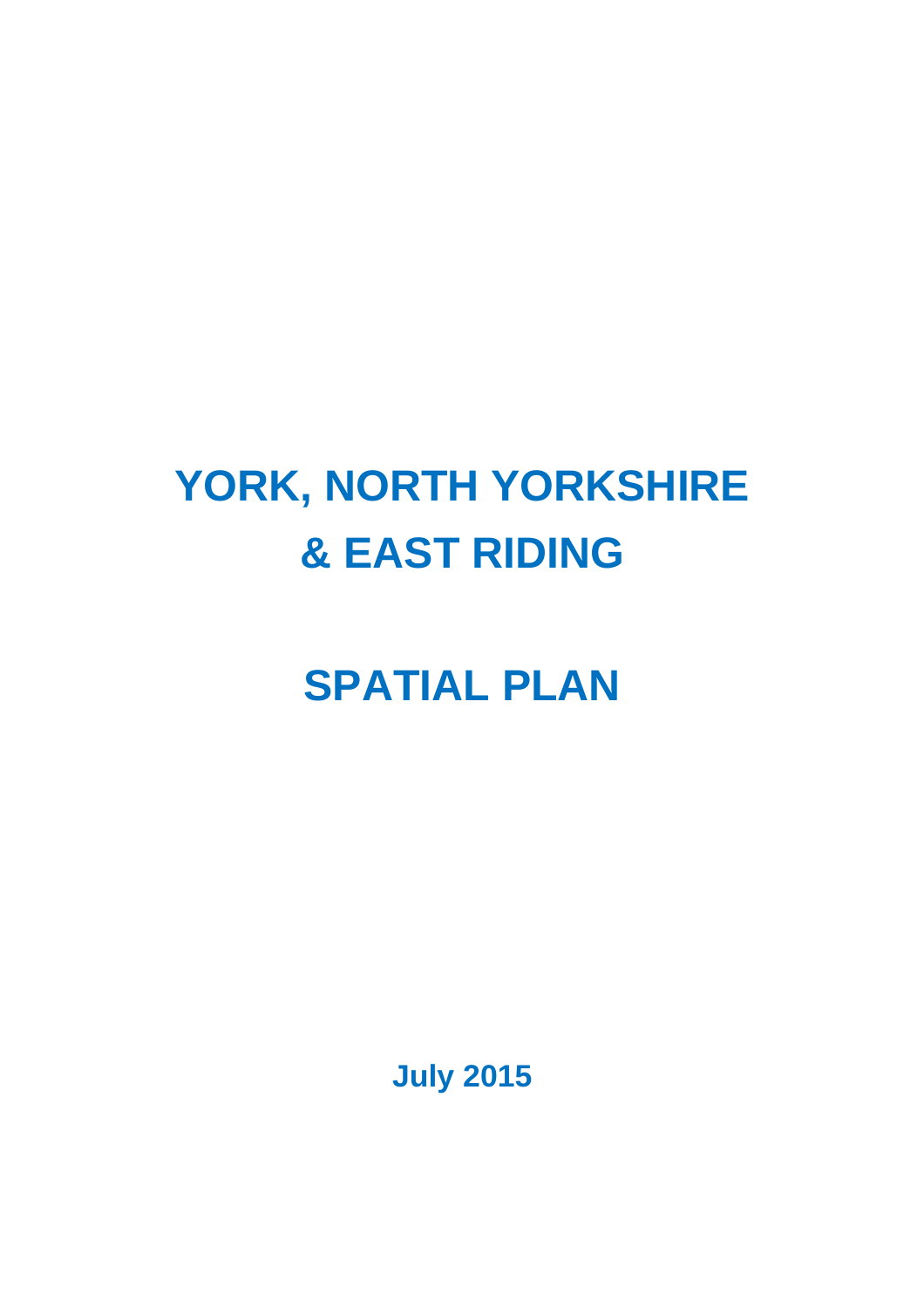## **CONTENTS**

- **Section 1**: Introduction
- **Section 2**: Context
- **Section 3**: Wider Connections
- **Section 4**: Growth Focus
- **Section 5: Better Connectivity**
- **Section 6: Strong Centres**
- **Section 7:** Employment Growth
- **Section 8:** Housing Growth
- **Section 9: SEP Geographic Priority Areas**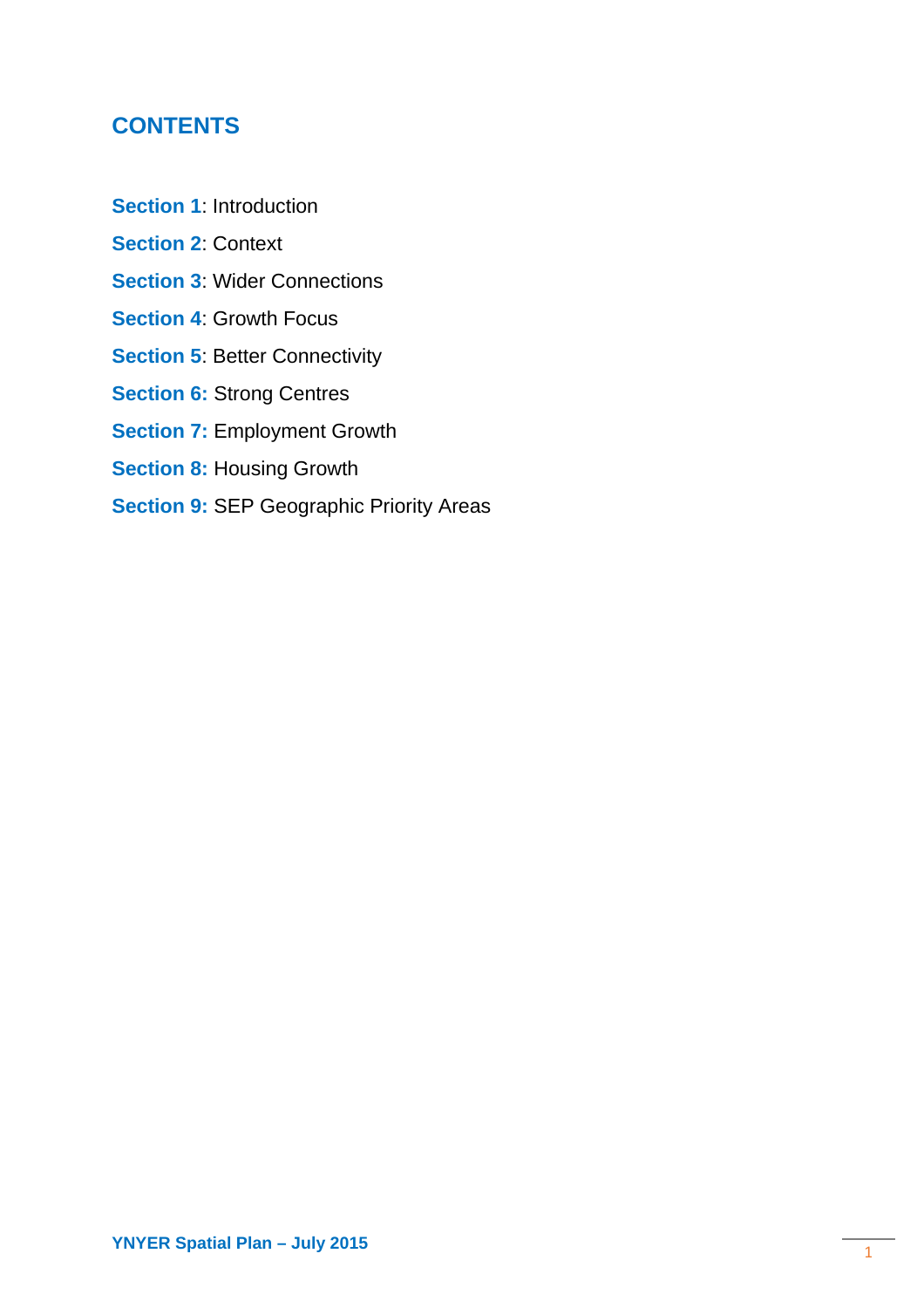## **1. INTRODUCTION**

- 1.1 The York, North Yorkshire and East Riding (YNYER) area is a large geographic area with a distinctive character that includes urban centres, market towns, coastline and countryside. With two National Parks, three Areas of Outstanding Natural Beauty, historic cities and towns, a heritage coast and extensive countryside, it is one of the most beautiful and varied parts of the country.
- 1.2 Great places, landscapes and environments contribute to a good quality of life and attractive working environment. The YNYER area has a population of over 1.1m and covers over 3,000 square miles.



- 1.3 A significant presence of small and micro businesses and world leading high growth businesses and research institutions provide strong foundations for economic growth. Parts of the YNYER are amongst the most affluent in the country. However areas of deprivation, low wages and skills, and relatively high unemployment raise significant challenges.
- 1.4 Alongside this, an ageing population, the outward migration of young people and high house prices present particular issues for a large and extensively rural area. Some parts of the YNYER area benefit from excellent national transport connections, other parts are more remote and peripheral, whilst urban areas face particular pressures of congestion.
- 1.5 This Spatial Plan supports the delivery of sustainable development. It is a nonstatutory planning framework focussed on cross boundary issues and strategic priorities for the location of new development and provision of infrastructure.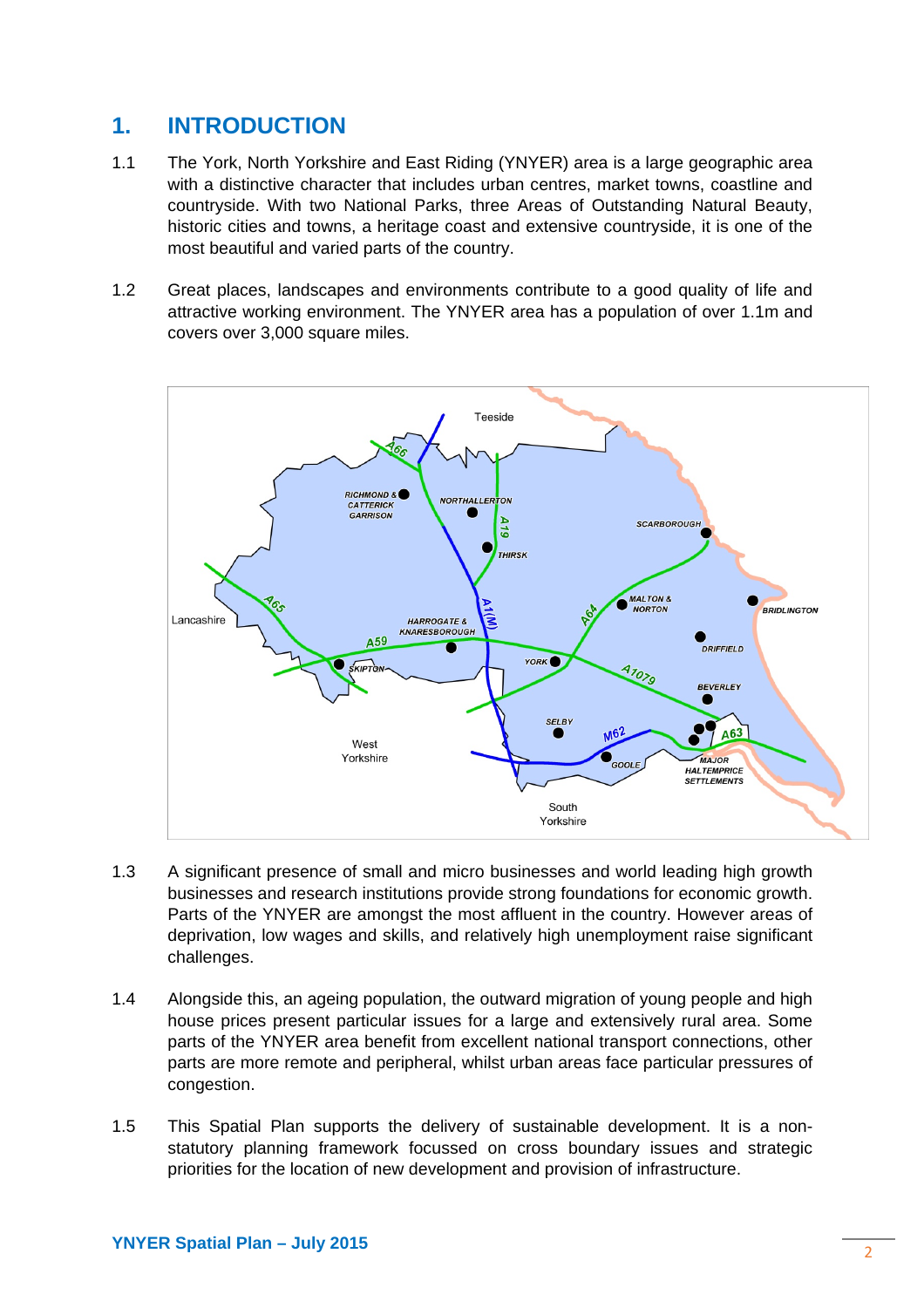## **Core Aims**

**The spatial plan seeks to co-ordinate plans and planning/investment decisions in the York, North Yorkshire and East Riding area to support sustainable growth by focusing and delivering strategic development and infrastructure to deliver:** 

- **i. Distinctive and successful cities, towns, rural and coastal areas**
- **ii. A high quality living and business environment**
- **iii. More inclusive and sustainable communities**
- **iv. Improved connectivity within and beyond the area**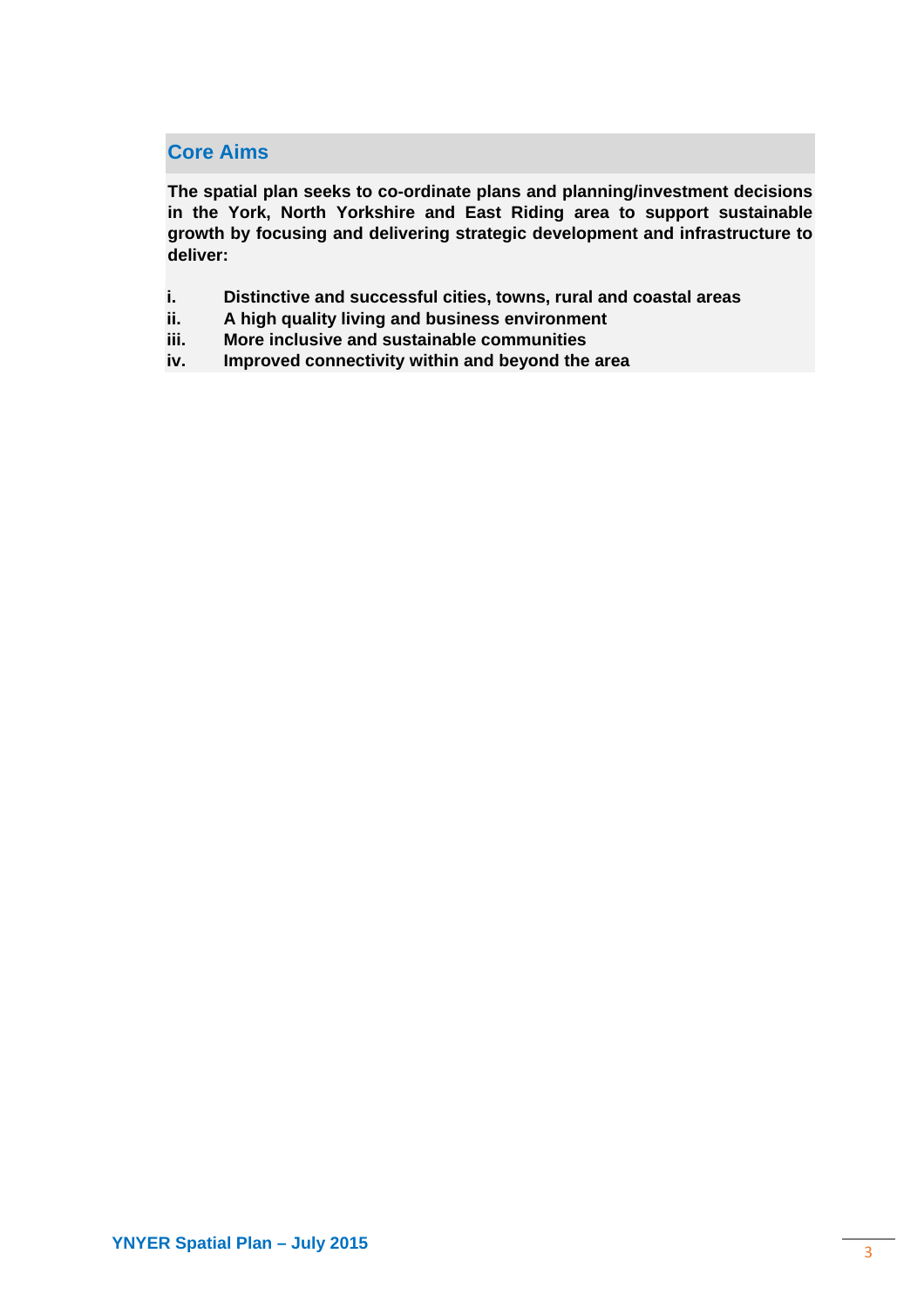# **2. CONTEXT**

- 2.1 The National Planning Policy Framework (NPPF) identifies three **roles for planning**:
	- An **economic** role contributing to building a strong, responsive and competitive economy, by ensuring that sufficient land of the right type is available in the right places and at the right time to support growth and innovation; and by identifying and coordinating development requirements, including the provision of infrastructure.
	- A **social** role– supporting strong, vibrant and healthy communities, by providing the supply of housing required to meet the needs of present and future generations; and by creating a high quality built environment, with accessible local services that reflect the community's needs and support its health, social and cultural well-being; and
	- An **environmental** role contributing to protecting and enhancing our natural, built and historic environment; and, as part of this, helping to improve biodiversity, use natural resources prudently, minimise waste and pollution, and mitigate and adapt to climate change including moving to a low carbon economy.
- 2.2 These roles are mutually dependent and to achieve sustainable development, economic, social and environmental gains should be sought jointly and simultaneously through the planning system. The Localism Act 2011 introduced a Duty to Co-operate, which places a legal duty on local planning authorities, county councils in England and public bodies to engage constructively, actively and on an ongoing basis to maximise the effectiveness of Local and Marine Plan preparation. Local planning authorities are required to make every effort to secure the necessary cooperation on strategic cross boundary matters.

#### **A Strategic Spatial Plan**

2.3 Collaborative working across boundaries can for some issues deliver more than can be achieved through local approaches. Inherent to this spatial plan is a focus on the 'strategic' as opposed to 'local', which means that the spatial plan concentrates on:

#### **Table 1: Strategic Focus of the Spatial Plan**

- 1. Roles and relationships between places/areas in different local planning authority areas.
- 2. The focus of and emphasis on delivering growth.
- 3. Common issues that will have a significant cumulative effect across large parts of the plan area so that co-ordinated actions/policies are needed to address the implications for growth
- 4. Improving connectivity within and beyond the area
- 5. Connectivity between growth towns network of places
- 6. Unlocking growth of a town/settlement/area as opposed to unlocking development of a site
- 7. Opportunities to deliver a more efficient use of infrastructure and to achieve a greater overall level of improvement by taking a co-ordinated approach to the location and delivery of development and infrastructure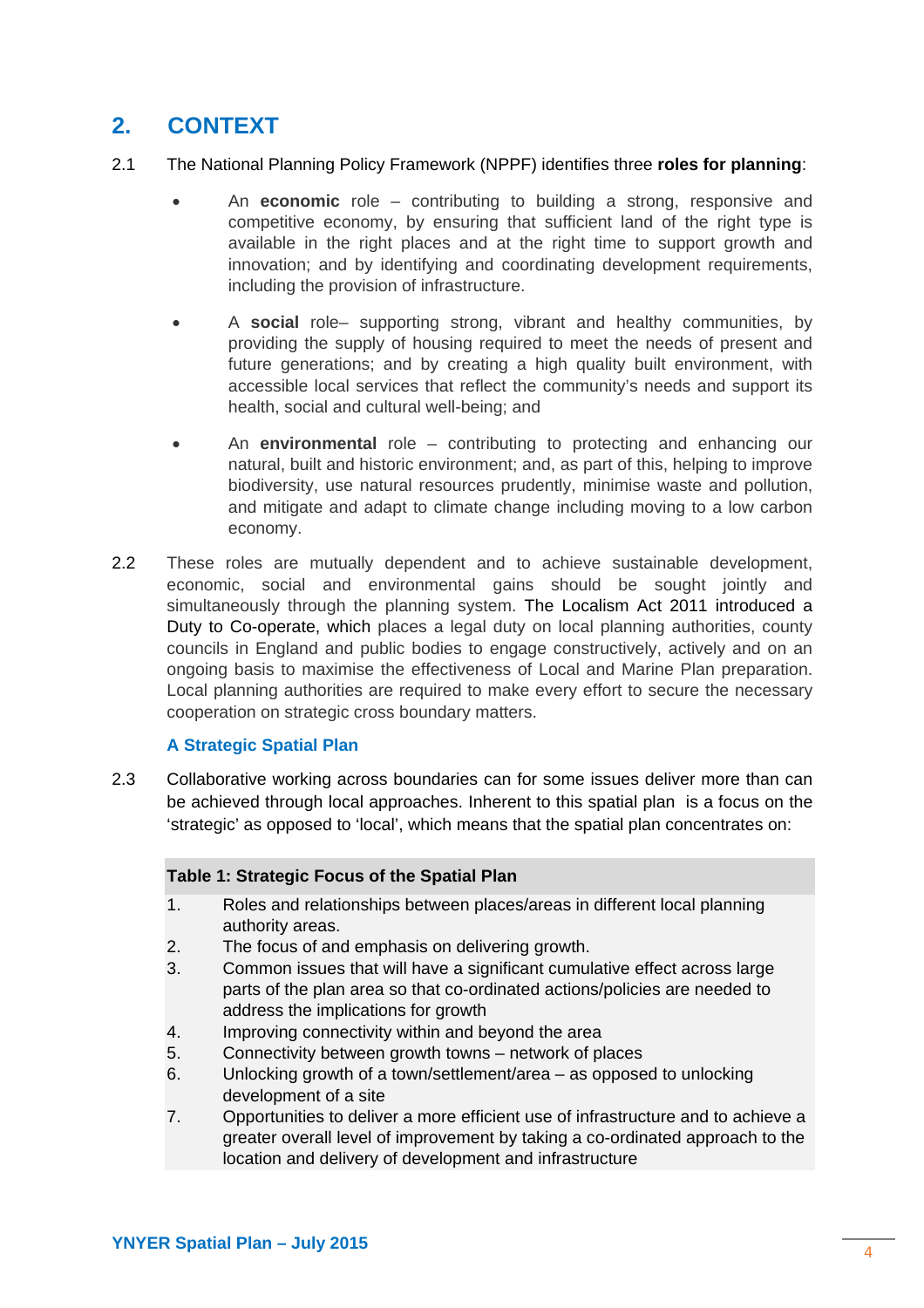2.4 Statutory planning in the YNYER area takes place through the preparation of Local Plans and decisions on planning applications made by district, unitary and national park authorities. This spatial plan reflects the priorities of existing and emerging Local Plans, the Strategic Economic Plan and Housing Strategy for the YNYER area. Many of the conditions and issues that will affect the achievement of sustainable growth operate above local authority boundaries. An agreed overall planning strategy, with shared outcomes and clear strategic priorities, enables greater coordination and prioritisation for local planning and identifies how the YNYER area as a whole can contribute to driving national growth.

#### **Northern Powerhouse**

2.5 The YNYER area has a key role to play in linking and realising the potential of the three regional economies of the North West, North East and Yorkshire and the Humber. This influence includes being one of the best places to live in the UK, the presence of national heritage and environment assets and the many main national transport links running through the area. The vision for establishing the North of England as a global economic powerhouse aims to connect the six northern City Regions of Liverpool, Manchester, Sheffield, Newcastle, Leeds and Hull (areas in the YNYER area also form part of the latter two city regions). As an important economic area in its own right and as a link between the city regions the YNYER area will be influential in achieving a transformation of northern connectivity and the North's economy. This spatial plan sets out key priorities as to how and where the YNYER area will contribute to this growth.

#### **Strategic Economic Plan**

2.6 Planning across YNYER has a key role to support, speed up, co-ordinate and enhance the delivery of the Strategic Economic Plan (SEP) for the Local Enterprise Partnership (LEP) for York, North Yorkshire & East Riding. The SEP sets out the LEP's vision to make the area the place in England to start or grow a business, combining a quality business location with a great quality of life. Four ambitions and five priorities underpin the delivery of this vision:

| <b>Table 2: YNYER Strategic Economic Plan</b>                             |                                                                      |  |
|---------------------------------------------------------------------------|----------------------------------------------------------------------|--|
| <b>Ambitions</b>                                                          | <b>Priorities</b>                                                    |  |
| Create 20,000 jobs and deliver £3 billion<br>growth                       | Profitable and ambitious small and<br>micro businesses               |  |
| Double housebuilding rates                                                | A global leader in food manufacturing,<br>agritech and biorenewables |  |
| Enable every student to be connected<br>to business                       | Inspired people                                                      |  |
| Connect the east and west of our region Successful and distinctive places |                                                                      |  |
|                                                                           | A well connected economy                                             |  |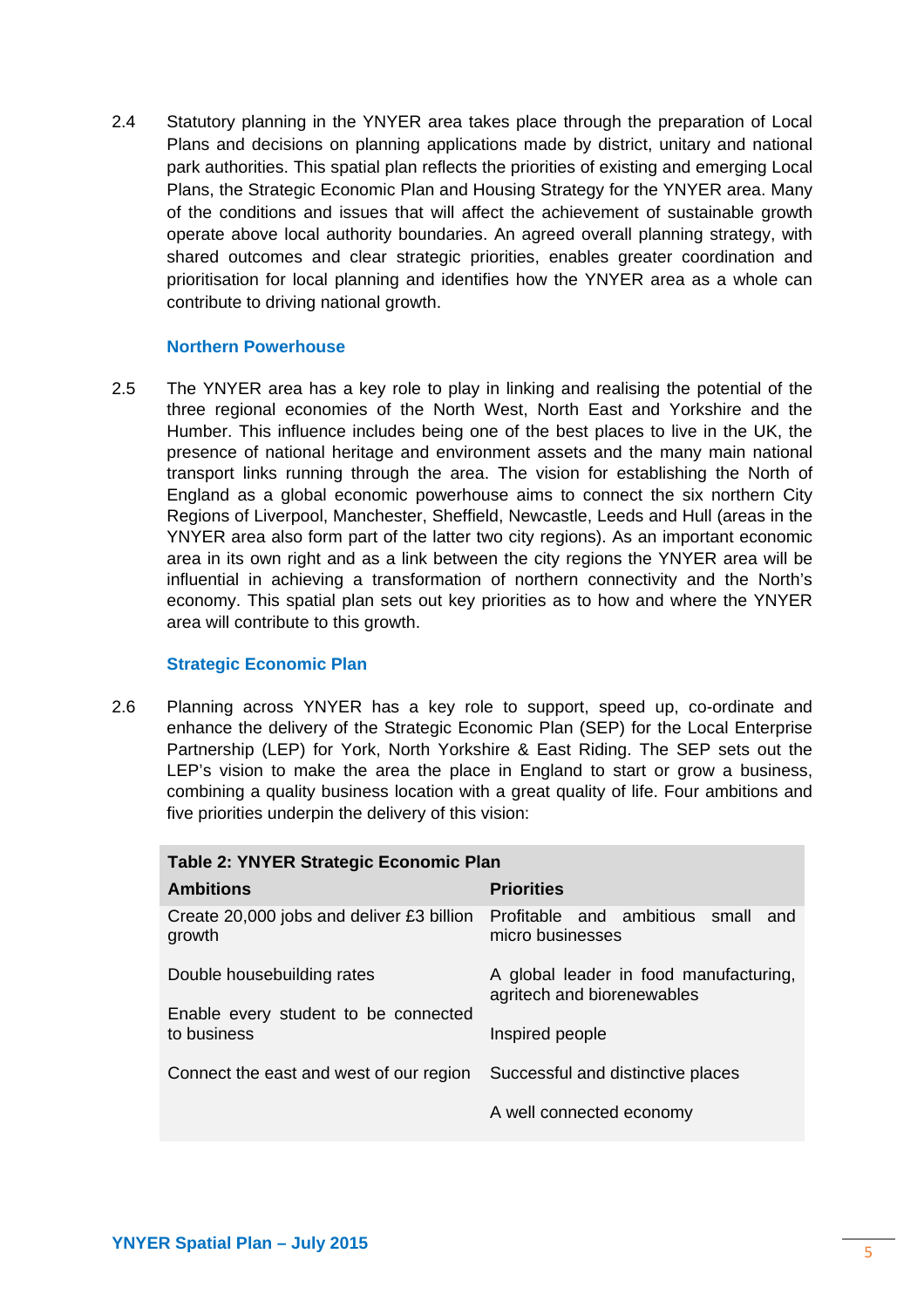- 2.7 The SEP responds to the particular opportunities, needs and challenges facing the area. So for this part of the world this means that:
	- Job creation and business growth requires a focus on realising the potential of many small and micro businesses
	- Our international reputation and strengths in the food manufacturing, agritech and bio-renewables sectors need to be capitalised on
	- Great places historic cities and towns, rural and coastal areas are integral and vital to our economy
	- The natural and built environment underpins large parts of our economy and shapes our national and international profile
	- The availability of the right type of housing, which is affordable, is crucial to recruitment and maintaining a strong labour supply
	- Commuting patterns and an ageing population are shaping the demand for homes
	- Our transport networks should enable businesses to move their goods and people around reliably and efficiently
	- Growth and development will require the supply of minerals and other raw materials and the provision of waste management infrastructure
	- Communication connectivity can improve access to markets and facilitate business growth, particularly in more remote areas

#### **Housing Strategy**

2.8 The demand for new homes in many parts of the YNYER is strong and the appeal of the area can result in supply falling behind demand, a limited range of tenures and high prices. The Housing strategy for YNYER, reflecting adopted and emerging Local Plans, sets priorities for housing and growth from 2015 to 2021. The housing strategy's vision is to enable more new homes and for all housing to be of a quality, type and size which meets the needs of our urban, rural and coastal communities and supports economic growth. A responsive and balanced housing market supports local economic vitality and long term economic growth by helping to maintain a local labour supply and supporting sustainable communities. The SEP aims to double house-building (compared to 2012-14 build rates) and triple the delivery of affordable housing.

#### **Table 3: Housing Strategy Priorities**

Increase supply of good quality new Positive impact on health & well being. housing across all tenures & locations. Ensure that our housing stock reflects Continue to reduce homelessness. the needs of communities. Meet the diverse needs of all Allocate housing fairly & on need. communities at all stages of their lives. Ensure good design & environmental Provide housing for specific needs. quality. Make best use of our existing stock.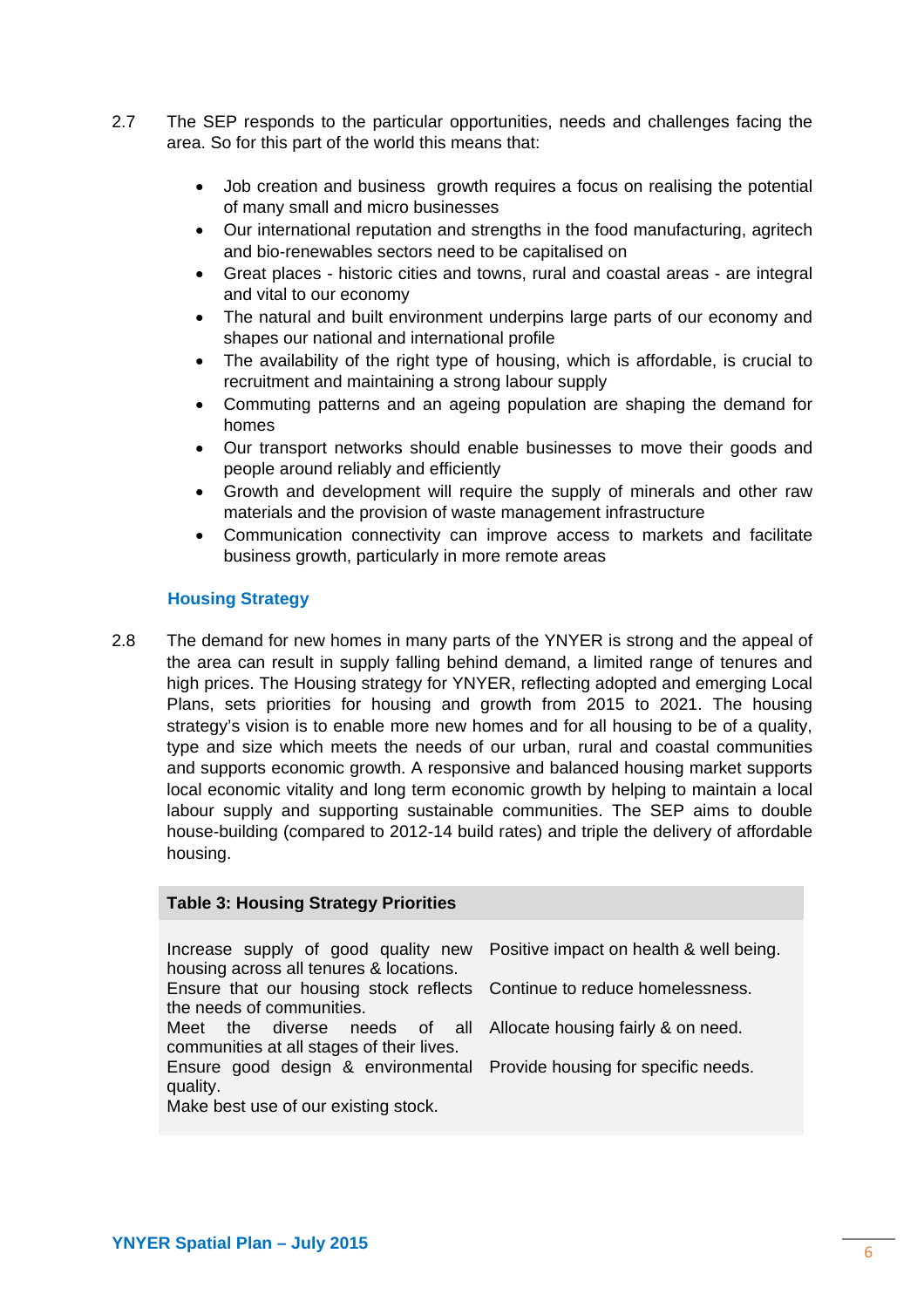#### **Environmental and Health Strategies**

- 2.9 The role of the environment and the health and well-being of communities and individuals in YNYER is crucial to achieving sustainable growth. The environment and the goods and services that it supports are a key asset:
	- The vision of the NY & Y Local Nature Partnership (LNP) is "to see the natural environment of North Yorkshire and York conserved, enhanced and connected for the benefit of wildlife, people and the economy" and the Hull and East Riding LNP aims to create a resilient ecological network across the area by working at a landscape scale
	- Health and well-being strategies recognise the intrinsic links between health, the economy, living environments, housing conditions and sustainable communities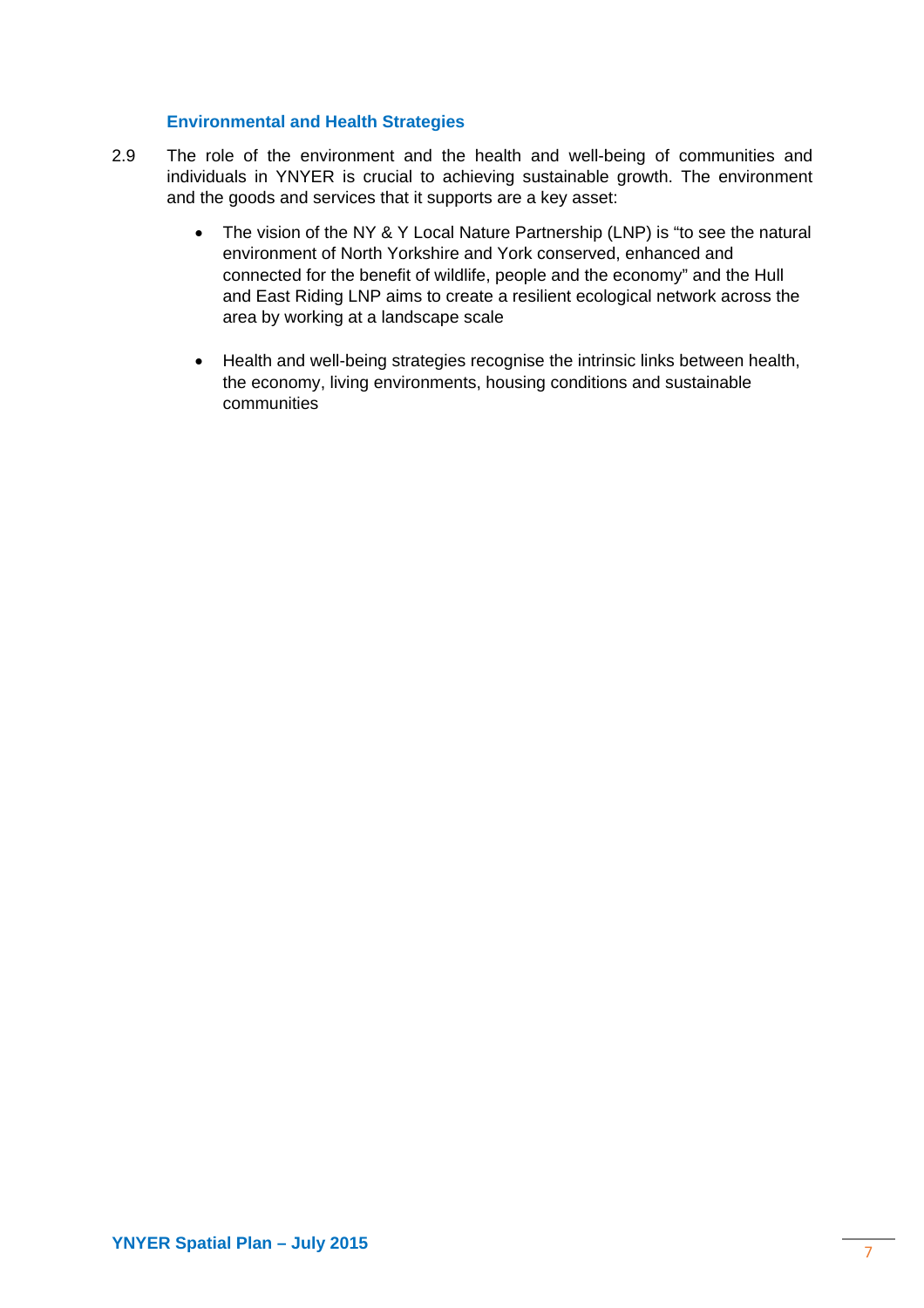## **3. WIDER CONNECTIONS**

- 3.1 The YNYER area is one of the largest economies by land area in England. It brings together a predominantly rural area bordering West Yorkshire and the Humber areas to the south, central Lancashire to the west and the Tees Valley to the north. From Skipton and Settle in the west to Scarborough, Whitby and Bridlington in the east – and from Selby and Goole in the south to Richmond and Northallerton in the north – the YNYER area has many inter-linkages with adjoining areas.
- 3.2 The southerly parts of the YNYER area cover the districts of Craven, Harrogate, Selby and City of York, all of which also form part of the Leeds City Region. To the south and east, the East Riding extends from north of the Humber estuary to Bridlington and also forms part of the Humber LEP area. Further north the connections to the Tees Valley and North East become stronger with the North Yorkshire Districts of Hambleton, Richmondshire, Ryedale and Scarborough. To the west the area links with both Cumbria and Central Lancashire.

#### **Economic Links**

- 3.3 Realising the YNYER area's economic growth potential requires wide-ranging collaboration and co-operation at different geographic scales. At an international scale links between industry and research create major export opportunities - the University of York and the Food & Energy Research Agency (FERA) have a major international presence. The BioVale initiative involves collaboration with the French Industries and Agro-Resources Cluster (IAG). At a national scale the National AgriFood Innovation Campus has the potential to be at the core of a national catalyst programme and exemplar catapult centre.
- 3.4 There are strong labour market linkages with neighbouring areas. For example there is significant two way commuting between Leeds and York and Harrogate, between the East Riding and Hull and between towns to the north of the YNYER area and the urban areas of the Tees Valley. Managing development pressures, providing affordable and market housing, achieving urban regeneration and housing market renewal and managing commuting patterns requires joined up working with neighbouring areas.
- 3.5 The Strategic Economic Plans for the neighbouring LEP areas include a focus on particular economic sectors which are set out in the following diagram. For example, there are important links with
	- The movement of raw materials (such as food, bio-fuels and potash) from the LEP area to the chemicals and energy industries in the Humber and Tees Valley
	- The supply of people for more labour intensive activities
	- The Humber and Tees ports providing an important import/export gateway for local businesses
	- Common key sectors providing opportunities for collaboration and innovation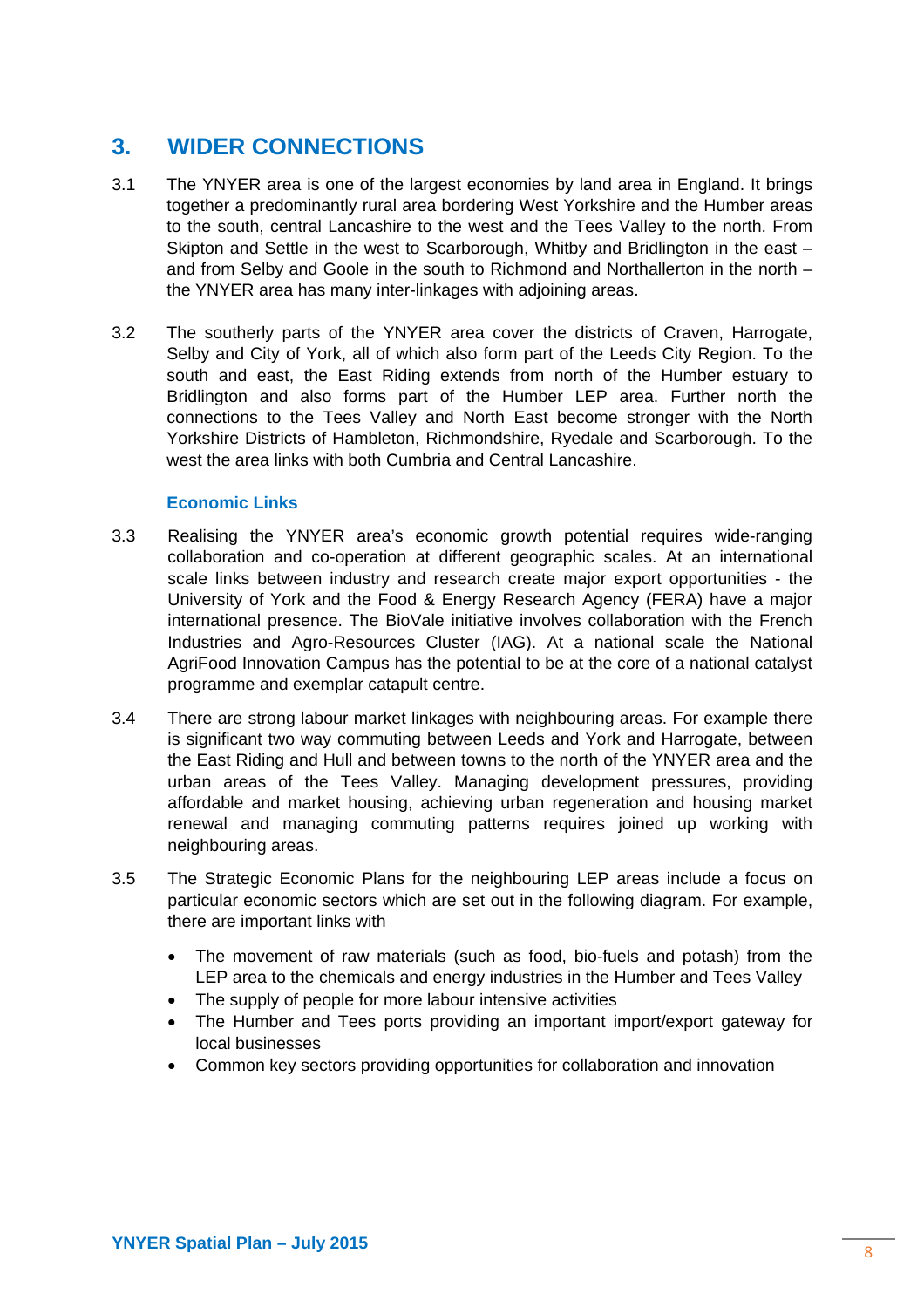

#### **Transport Links**

- 3.6 Many of the main national and northern transport links run into and through the YNYER area. Running north-south through the area are the A1(M) between South Yorkshire and Durham and the A168/A19 corridor linking the Tees Valley city region and Teesport to the motorway network. The East Coast Mainline (ECML) – the main north-south rail route - passes through the area from Doncaster and Leeds to Darlington with mainline stations at York, Thirsk and Northallerton. ECML services currently run beyond Leeds to serve Harrogate and Craven. The ECML provides key links to London, the North East and Scotland. York and Leeds will be gateways to the planned HS2 network.
- 3.7 To the south of the YNYER area, the M62/A63 provides good access to the Humber Ports and economic and enterprise zone opportunities centred on the Humber Estuary. The Humber is the UK's busiest port complex by tonnage and Goole is rapidly expanding to become the county's leading in-land port. The rail head at Selby also enables rail access to Felixstowe. The Transpennine rail service links Hull, York, Selby and Scarborough with Leeds, Manchester, Manchester airport, Liverpool and the North West. These east-west transport connections form part of one of Europe's main transport corridors linking the west coast of Ireland, through northern England to Scandinavia, the Baltic and Russia. Cross country rail services provide links to Sheffield, Nottingham, Derby, Birmingham and the south west.
- 3.8 From Scotch Corner the A66 provides a major east-west link providing key links from the YNYER area and the Tees Valley to Cumbria and Scotland. Strategic road and rail connections link the YNYER area with a number of international airports including Newcastle and Durham Tees Valley airports to the north, Leeds Bradford, Humberside and Robin Hood Doncaster Sheffield airports to the south and Manchester to the west.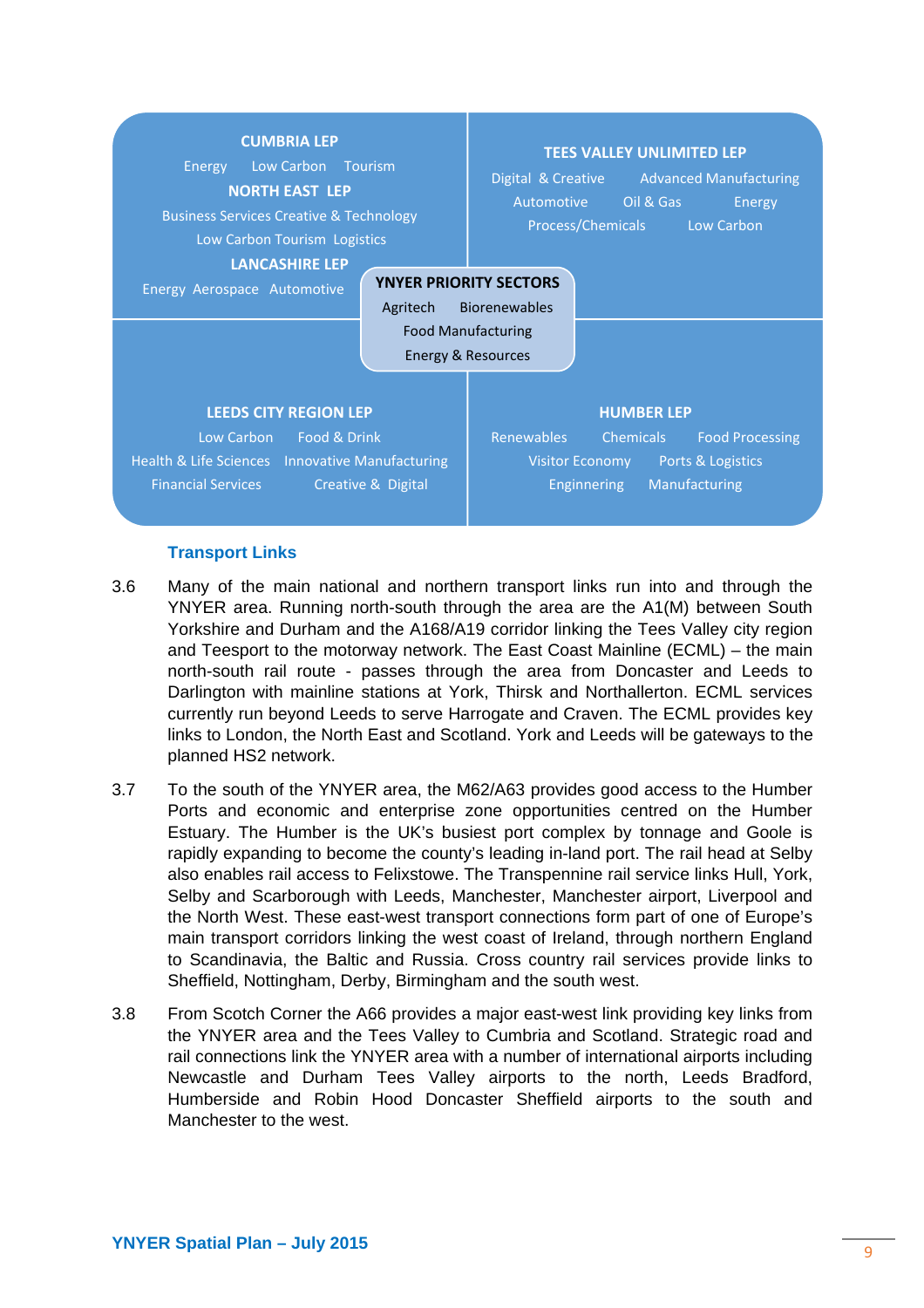#### **Housing Markets**

3.9 There are larger housing market areas with YNYER and smaller local housing market areas within them. Housing markets often have dual characteristics. They can function over a wider area, with household migration and commuting areas extending into the West Yorkshire, Tees Valley and Hull/Humber conurbations, and on a wider scale, they can attract people (often retirees) from the south east and other affluent areas. At a more local level housing markets link smaller and rural communities to local service centres and employment.

#### **Environmental Assets**

3.10 National Parks, Areas of Outstanding Natural Beauty (AONBs), Heritage Coasts, rural hinterlands, waterways and urban green networks are all key economic, social and environmental assets for YNYER area, surrounding areas and for the nation. Attracting businesses, investors, tourists and visitors is highly dependent on a high quality and thriving natural environment. England's national parks are a very significant contribution to our economy, society and identity. As well as attracting national and international visitors the rural parts of the YNYER area provide an important recreational resource for people living in the adjoining urban areas.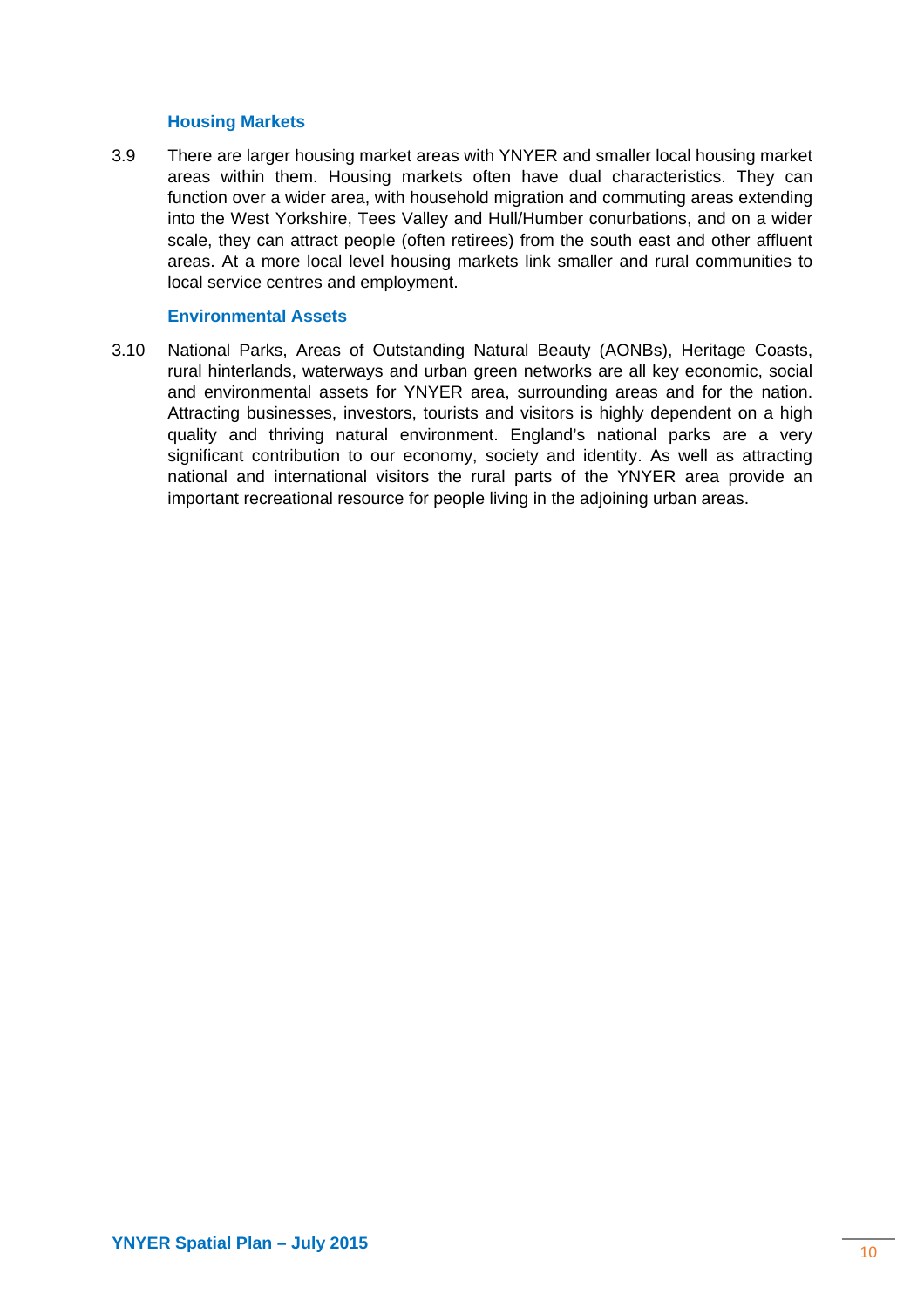# **4. GROWTH FOCUS**

#### **Our priorities:**

- **1. To focus and realise the benefits of significant development in towns and cities and investment opportunities in major transport corridors**
- **2. To transform economic, environmental and social conditions in coastal settlements as priority areas for regeneration**
- **3. To meet local needs and support the long-term sustainability of communities in remoter rural and coastal areas**
- **4. To support the regeneration of urban areas in adjoining city regions**
- 4.1 Focussed and co-ordinated patterns of growth and movement will be essential to ensure that the overarching priority to achieve sustainable growth will be achieved. This requires a spatial approach that manages relationships between different areas across boundaries both within and beyond the YNYER area. Within the area there are three geographic areas identified in the SEP that provide a focus for managing growth.
- 4.2 This spatial plan reflects current local plans which are at different stages across the area. Some plans are adopted or close to adoption, others are being reviewed and new plans are being prepared in some areas. Through the local plan process different options for growth will be considered and may emerge to change future patterns of development. For example different spatial options are being looked at for Harrogate District including settlement extensions, transport corridors and new settlements. New sites, for example Ripon Barracks in the case of Harrogate, may also come forward through the local plan process.

#### **A1/A19 Growth Corridor**

- 4.3 The North-South growth corridor based around A1/A19/East Coast Main Line runs through the heart of the area. This corridor benefits from excellent connectivity with rapid access to the trunk road and rail network and the rest of the UK for businesses. The City of York with its leading Universities and outstanding tourism offer, and Harrogate with its growing commercial and conference presence and our world leading AgriFood and Bio-Economy Innovation assets sit in the centre of the corridor. Northallerton, Thirsk, Richmond and Catterick Garrison and Selby all act as the focus for their wider rural districts.
- 4.4 At the south of the corridor is Drax, the UK's largest and cleanest coal fired power station, which is investing over £1 billion in converting to biomass and developing the emerging technology around carbon capture and storage. To the north, the Leeming Bar Food Park continues to expand, whilst the Government has a long term commitment to Catterick Garrison. A new Catterick town centre opens in July 2015 and major housing growth is taking place.
- 4.5 Focussing growth on this corridor at the heart of the YNYER area and its largest cities and towns, will support a balanced pattern of growth across the area that makes the most of existing infrastructure and investment, maximises accessibility, reduces the need to travel and capitalises on the largest investment opportunities.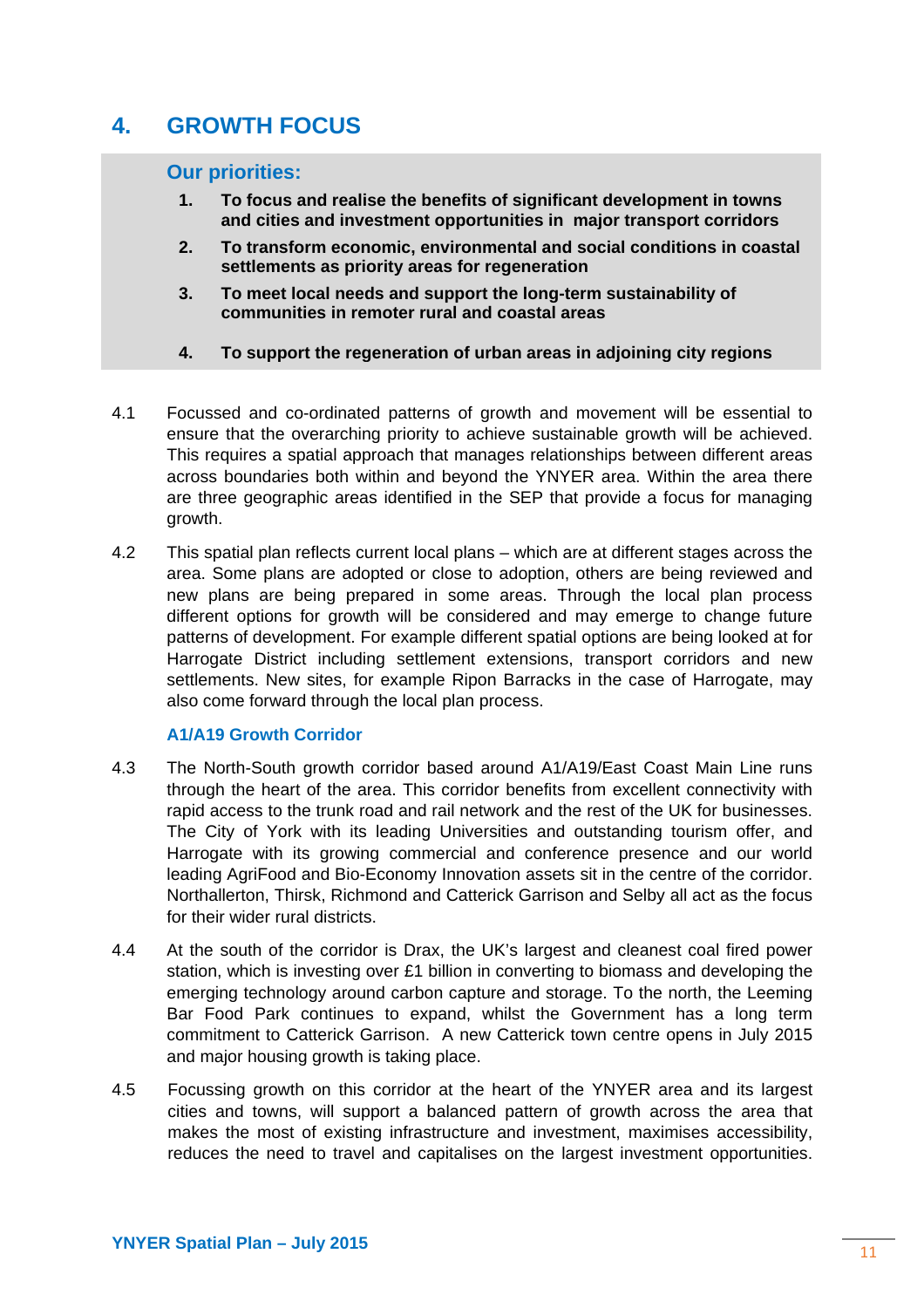#### **Yorkshire Coast**

- 4.6 Yorkshire has one of the finest coastlines in Britain and is a significant environmental and tourism/economic asset. It features seaside towns such as Scarborough, Whitby, Bridlington, and Filey, Hornsea, Staithes and Withernsea. From Bridlington Bay northwards it is characterised by headlands, cliffs and bays backing inland to upland areas and moors. The coast south of Bridlington is generally characterised by fast eroding low clay cliffs.
- 4.7 There are many designations along the coast, including a heritage coast and internationally important biodiversity sites, and strong features such as Flamborough Head and Spurn Point. Further north much of the coastline is within the National Park and coastal villages such as Staithes and Robin Hoods Bay have a high historical importance. Safeguarding and improving the onshore and marine environment is important to protecting this unique character and as a driver to diversify the economy and broaden the tourism offer. Coastal erosion and sea level rise present threats to stretches of the coast and to communities living in such areas.
- 4.8 Unemployment, deprivation and skills issues are present to varying degrees in most towns along the coast. There is a need to strengthen the tourism offer and diversify the economy. Re-inventing the town centres of coastal resorts will be vital to attracting new investment. Improving road and rail services and infrastructure will help reduce peripherality and contribute to the transport priority to strengthen eastwest transport links. Offshore wind opportunities, creative and digital industries and a new potash mine near Whitby all have the potential to drive growth. The Easington gas terminal forms a significant component of the national gas supply infrastructure.

#### **Dales, Moors and Wolds**

- 4.9 This area is defined by its high environmental quality. It is predominantly rural in character, providing an outstanding landscape with market towns acting as service hubs for jobs and visitors. The Moors and Wolds have a markedly different landscape character to the Dales but share many of the same issues and opportunities. These include an economy with a strong agriculture, food and visitor economy focus, the pressures of integrating economic and environmental concerns, housing demand, an ageing population and affordability and a combination of good skills and employment levels but often low incomes.
- 4.10 The high quality landscapes of the National Parks and Areas of Outstanding natural beauty are particularly important to the local economy. The number of businesses per head of population is twice the national average in National Parks. Conserving the natural beauty, wildlife and cultural heritage of the YNYER area plays a wide ranging role in supporting land based industries, sustaining tourism and recreation and supporting sustainable rural economies and communities.
- 4.11 Settlements are smaller in population terms in these more rural areas and more dispersed. Towns such as Driffield, Pickering, Skipton and Richmond & Catterick Garrison are important centres of employment and services and act as gateways to these areas. Places such as Leyburn, Grassington, Hawes and Reeth play important roles as local service centres for remoter rural areas. Investment is needed to support sustainable communities and support the roles of towns as hubs for surrounding areas. Accelerating development and supporting the growth ambitions of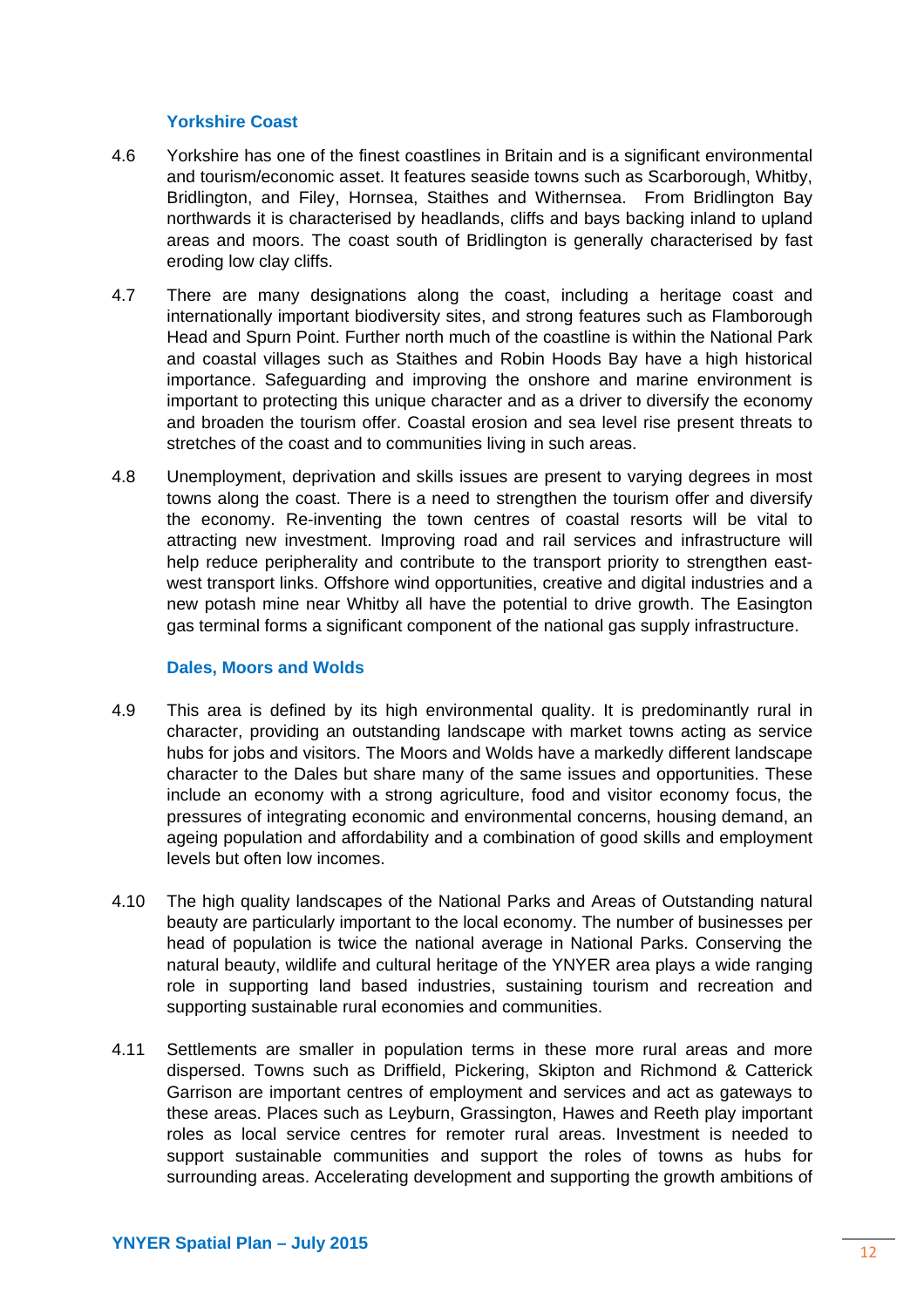small businesses in these rural areas will be important. There is opportunity to improve upland farm and locally distinctive tourism and environment based businesses. Partnership working is important to enhancing upland landscapes as living and working areas.

#### **Adjoining Urban Areas**

4.12 The YNYER area has strong functional links with adjoining urban areas, as reflected by the overlapping LEP areas of the Humber and Leeds City Region. There are strong labour and housing market links with the Tees Valley, Darlington, Leeds, Bradford, Hull and Humber ports area and important links with potential for enhancement with Pennine Lancashire and the City of Lancaster. Collaborative working is required to support growth within and beyond the YNYER area – as strong urban centres will be pivotal to driving growth across the north of England. The relationship is two-way as the quality of life and environment of the YNYER area is a key part of the locational offer of the wider area.

| <b>Growth Delivery Priorities</b> |                                                                                                                                                                                                                                                                                                                                                                                                                                                                                                                                                     |  |
|-----------------------------------|-----------------------------------------------------------------------------------------------------------------------------------------------------------------------------------------------------------------------------------------------------------------------------------------------------------------------------------------------------------------------------------------------------------------------------------------------------------------------------------------------------------------------------------------------------|--|
| <b>Roles of</b><br><b>Places</b>  | <b>Pattern and Focus of Development</b>                                                                                                                                                                                                                                                                                                                                                                                                                                                                                                             |  |
| Major focus of<br>growth          | Delivering significant development and investment opportunities by<br>focussing on a:<br>A core growth zone focussed on the Harrogate &<br>Knaresborough and York area.<br>North-South and East-West transport corridors with a<br>٠<br>strategic focus on:<br>regenerating the towns of Bridlington, Goole,<br>$\circ$<br>Scarborough and Selby<br>strengthening the roles of Beverley, Driffield, the<br>$\circ$<br>Major Haltemprice settlements, Malton & Norton,<br>Northallerton, Richmond & Catterick Garrison,<br><b>Thirsk and Skipton</b> |  |
| Local needs<br>focussed growth    | Meeting local needs and supporting sustainable communities by<br>strengthening local service centres in the wider rural areas across<br>York, North Yorkshire & East Riding including the:<br>Yorkshire Dales & North York Moors national parks<br>Howardian Hills, Nidderdale and Forest of Bowland Areas of<br><b>Outstanding Natural Beauty</b><br><b>Yorkshire Wolds</b>                                                                                                                                                                        |  |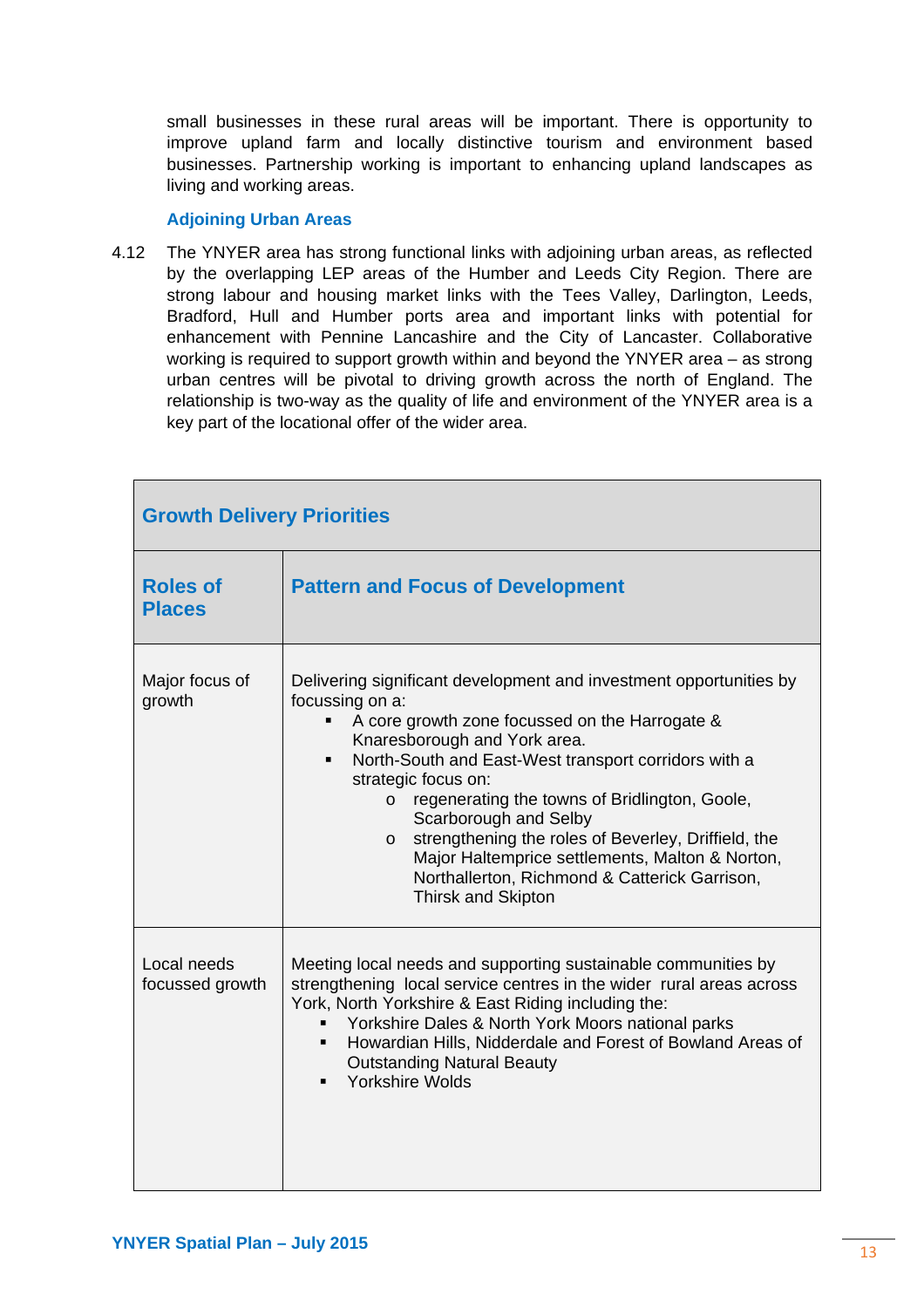| <b>Relationships</b><br><b>Between</b><br><b>Places</b>            | <b>Pattern and Focus of Development</b>                                                                                                                                                                                                                                                                                                |  |
|--------------------------------------------------------------------|----------------------------------------------------------------------------------------------------------------------------------------------------------------------------------------------------------------------------------------------------------------------------------------------------------------------------------------|--|
| Managed growth<br>within the<br><b>YNYER</b> area                  | Co-ordinating development and investment activity in a<br>York/Malton/Scarborough Corridor:<br>to support the regeneration of Scarborough<br>to spread the benefits of York's economic growth and<br>influence as an economic driver for the sub-region<br>to strengthen the role of Malton and Norton                                 |  |
|                                                                    | Supporting the role of and focus on York as a key growth driver by:<br>Managed growth in the East Riding Vale of York area<br>(focussed on Pocklington & Market Weighton)<br>Development restraint in the Easingwold area                                                                                                              |  |
| Managed growth<br>with areas<br>adjoining the<br><b>YNYER</b> area | Co-ordinating development and investment activity across<br>boundaries to support growth and regeneration:<br>Beverley and the major Haltemprice settlements in the East<br>Riding, in support of the transformation of Hull<br>Skipton & South Craven, as an economic hub between and<br>٠<br>linked to West Yorkshire and Lancashire |  |
|                                                                    | Development restraint to support regeneration:<br>In the Stokesley area to support regeneration in the Tees<br>Valley<br>Between Richmond and Darlington, to support the sub<br>$\blacksquare$<br>regional centre role of Darlington and regeneration in the<br><b>Tees Valley</b>                                                     |  |
| Co-ordinated<br>Resource<br>Management                             | Safeguarding and enhancing the area's key environmental and built<br>assets:<br>Encouraging positive land management for flood alleviation in<br>upland areas to reduce downstream flooding and enhance<br>biodiversity<br>Protecting the setting of National Parks                                                                    |  |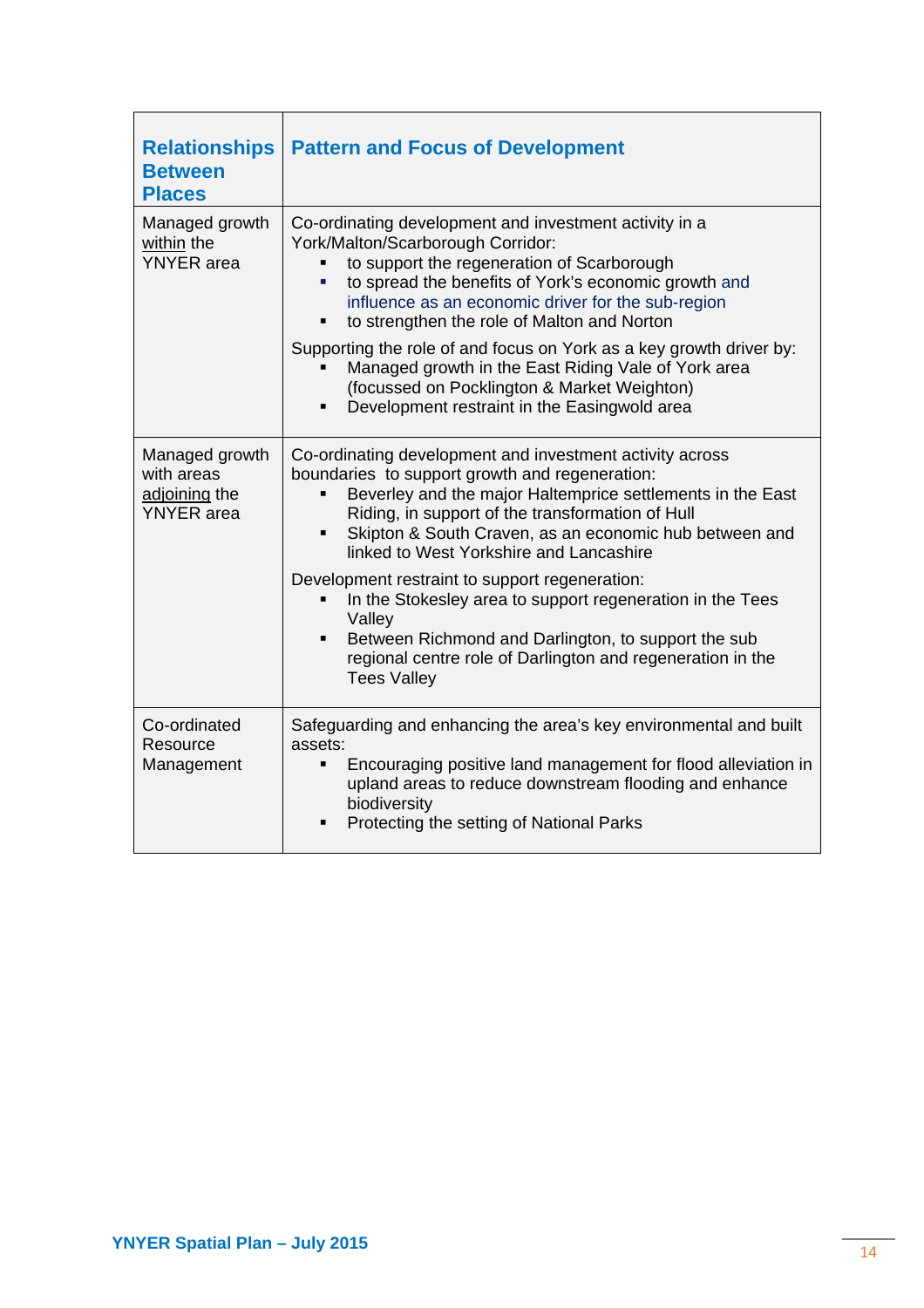# **5. BETTER CONNECTIVITY**

#### **Our priorities:**

- **1. Improved east-west connectivity across and beyond the area with a particular focus on the overlapping impacts of urban congestion in York & Harrogate**
- **2. Better access to national and regional rail services, including being HS2 & HS3 ready**
- **3. Improved long distance connectivity to the north and south**
- 5.1 Better transport provides firms with access to employees, enables them to be connected with other businesses and facilitates access to local, national and international markets. Many parts of the YNYER area's transport network form key parts of international, national and regional transport links. Improving superfast broadband and mobile coverage (see sections 6 & 7) is also critical to ensuring that businesses across the area are well connected to their customers, markets and workforce.

#### **North – South Transport Links**

5.2 The YNYER area benefits from excellent North-South connections, including the recently upgraded A1 (M) and A19 corridor and the East Coast Main Line (ECML). In a national context this corridor provides key connections between London, the Midlands, the North and Scotland. In a northern context, it links the Humber, Sheffield and Leeds City Regions to Tees Valley, the North East and Scotland. Economies along the ECML are significant, contributing over £300 billion pa to the national economy (excluding London) and have significant further growth potential. Continued upgrades to these north-south connections and access to HS2 and HS3 will be crucial to the long term prosperity of the UK. For 'strategic highways' the One North transport proposition includes removing network gaps from the North East to South Yorkshire and northwards towards Scotland and enabling the better movement of freight by road, water and rail. There are key rail linkages for freight from the ECML at Northallerton into Middlesbrough, Teesport and Port of Tyne, from Selby to Felixstowe and to the Humber ports. Local linkages to strategic north-south links are important to enable local areas to gain benefits from these connections.

#### **East-West Transport Links**

- 5.3 East- West links across the LEP area are relatively poor and require investment to realise the economic potential and boost the performance of the major urban areas of Harrogate and York and many growth towns such as Bridlington, Driffield, Malton, Scarborough and Skipton. Journey time reliability affects businesses and their staff. Whilst east-west transport connections need to be strengthened across the whole area the location of growth towns and the larger volume of movements between them have shaped the priorities for improvement.
- 5.4 Whilst transpennine links across the M62 are relatively good, further north, the transpennine links from Craven District to East and Central Lancashire and from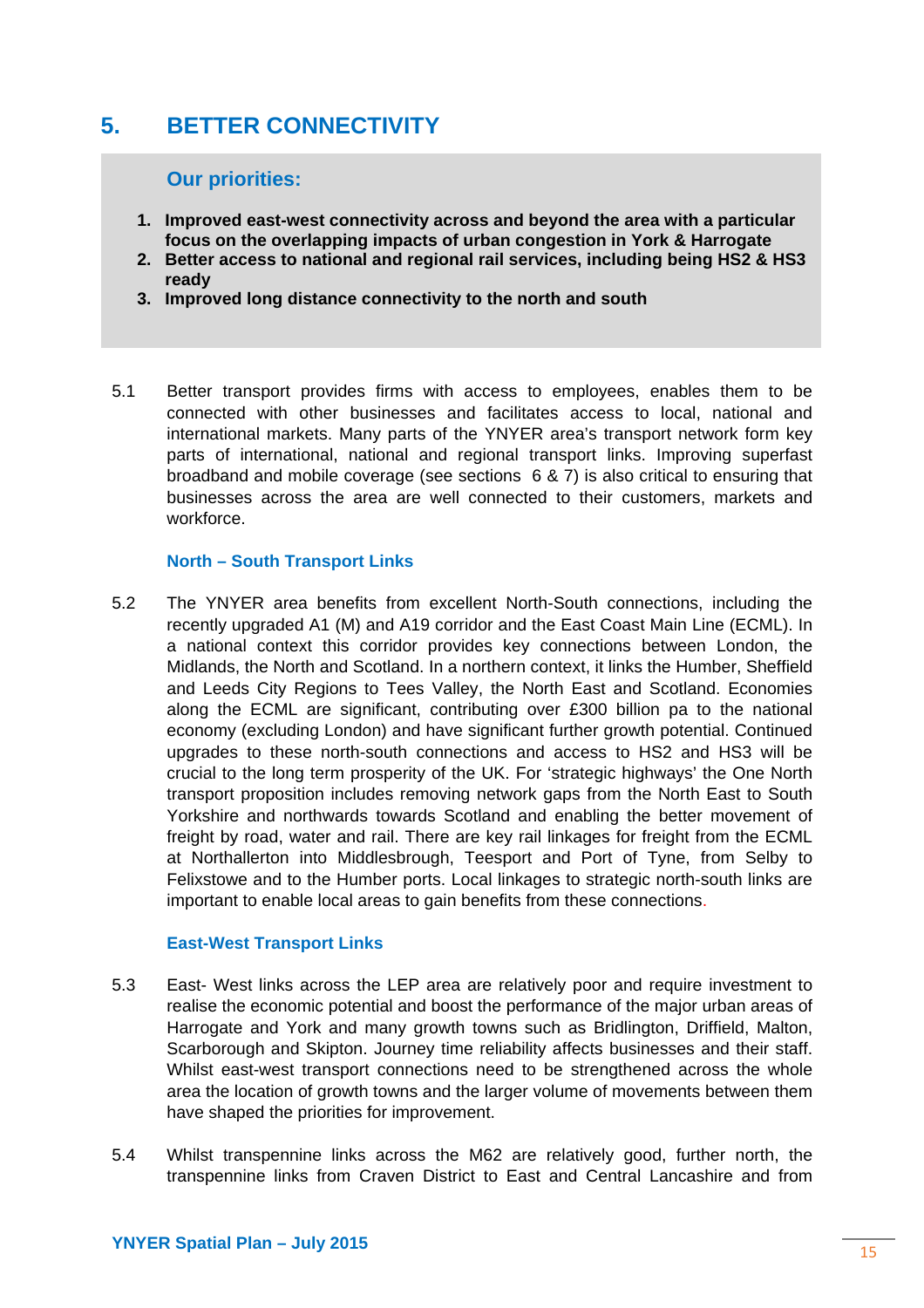North Yorkshire to Cumbria are relatively poor. As well as linking major economic growth hubs in the YNYER area such as York and Harrogate, east-west links provide key connections to and from eastern and coastal towns, the Beverley, Hull and the Humber Ports and with the towns of central Lancashire and the wider North West of England. The Tees Valley area also shares a need for improved east-west connections and coastal access improvements.

5.5 In combination with urban congestion poor-east west transport links also contribute to significant constraints on the growth of Harrogate and York. There are significant delays on the York Northern Outer Ring Road and in the urban areas of Harrogate/Knaresborough and York. Improving east-west transport links in the YNYER area is important to economic growth in the area and for the North of England.

#### **Rail Services**

- 5.6 From the rail hub of York, eight of the 10 largest UK cities can be accessed in less than two hours. The full 'Y' HS2 route, once built and operational, will further improve this rail connectivity. The 'One North' proposition includes a new dedicated 125 mph trans-pennine rail-link connected to the HS2 lines and Manchester Airport. Transpennine rail electrification is being progressed from Manchester to Selby, Hull and York. Further extension of Transpennine electrification' improving connecting routes will significantly improve the area's connectivity nationally and across the North of England.
- 5.7 The York-Harrogate- Leeds rail line is being upgraded from one track to two tracks on parts of the route between Knaresborough and Poppleton. This will facilitate faster journey times and improved reliability, and potentially the doubling of train frequencies, between these key employment centres. The York-Scarborough rail line links through to Leeds, Manchester Airport and Liverpool, investment needs to include enhanced services, stations and inter-change facilities. The proposed electrification of the Leeds-Selby-Hull line presents similar opportunities.
- 5.8 In the Aire Valley fast and efficient commuter trains support and attract growing passenger demand between Skipton / South Craven and towns and cities in West Yorkshire. There are opportunities to enhance trans pennine rail links as alternatives to the congested main Leeds-Huddersfield-Manchester route. The protected track bed of the former Skipton to Colne railway line presents such an opportunity. Recent strategic investment in Pennine Lancashire has realised new direct services between nearby Burnley and Manchester.
- 5.9 Rail stations across the YNYER area play a key role as gateways to national, regional and local rail services and have the scope to stimulate economic growth and promoting the use of public transport and thereby have a significant impact on the towns and cities (and their hinterlands) that they serve. Investment in stations and the areas around stations can act as a catalyst to broader development and attracting inward investment.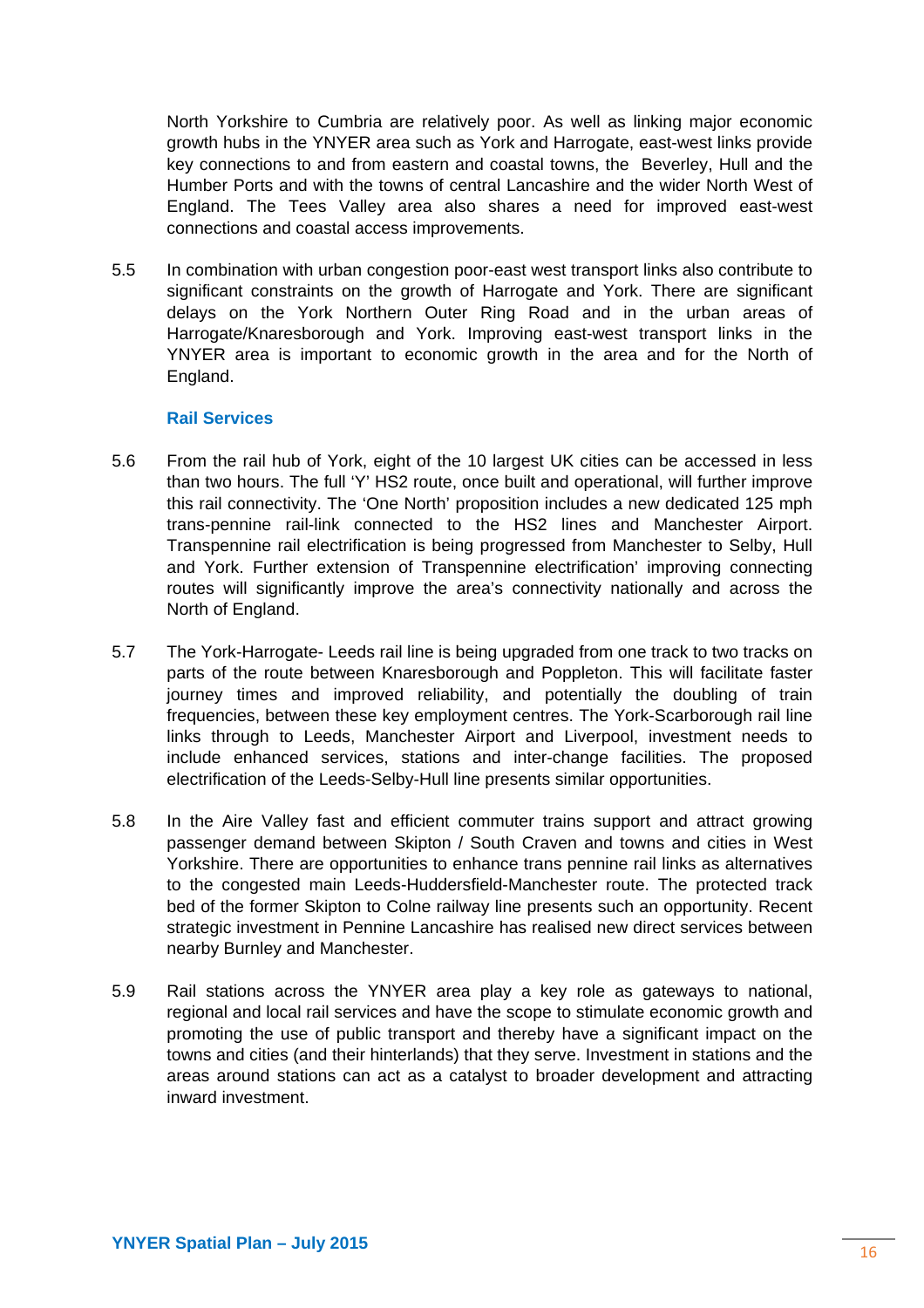| <b>Better Connectivity Delivery Priorities</b>                         |                                                                                                                                                                                                                                                                                                                                                                                                                                                                                                                                                                                                                                                                                                                                                                                                                                                                                                                                                                                                                                                                                                  |  |
|------------------------------------------------------------------------|--------------------------------------------------------------------------------------------------------------------------------------------------------------------------------------------------------------------------------------------------------------------------------------------------------------------------------------------------------------------------------------------------------------------------------------------------------------------------------------------------------------------------------------------------------------------------------------------------------------------------------------------------------------------------------------------------------------------------------------------------------------------------------------------------------------------------------------------------------------------------------------------------------------------------------------------------------------------------------------------------------------------------------------------------------------------------------------------------|--|
| Improved long<br>distance<br>connectivity to<br>the north and<br>south | Ongoing upgrades to the A1 and improving key links to the A1<br>at:<br>A168/Thirsk<br>٠<br>Sherburn in Elmet to A63/A1<br>٠<br>Removing capacity constraints, improving passenger and freight<br>services and improving journey quality on the East Coast<br>Mainline.<br>Safeguarding and realising the benefits of Selby Railhead.<br>Supporting the improvement of the Port of Goole (and Humber<br>ports) and the role of waterways to bypass congested South<br>East road and rail routes.                                                                                                                                                                                                                                                                                                                                                                                                                                                                                                                                                                                                  |  |
| Improved East-<br>West<br>Connectivity                                 | Improving journey-time reliability on the Central Lancashire to<br>Yorkshire Coast/Humber corridor with improved A59/A1237/A64<br>& A1079 highway links including improvements to:<br>York Northern Outer Ring Road<br>A64 York -Malton - Scarborough Corridor, including<br>٠<br>West of Malton and Hopgrove junction,<br>A64/A1079 Grimston Bar junction<br>٠<br>A1079 Corridor<br>A1(M)/A59 Junction 47<br>٠<br>Harrogate Road network<br>A59 Harrogate to Skipton, including overtaking lanes<br>M65 Colne to Skipton<br>٠<br>Modernising the Leeds-Harrogate-York rail line to improve<br>performance and increase service frequency.<br>Improving stations, inter-change facilities and services between<br>Scarborough and York.<br>Improving stations, reducing journey times and upgrading<br>facilities on the Selby-Hull line to maximise the benefits of the<br>planned electrification.<br>Supporting improvements to rail infrastructure for freight<br>including between Craven and the west coast rail hubs of<br>Lancaster and Carlisle, as well as Manchester (via Clitheroe). |  |
| <b>Rail Station</b><br><b>Hubs</b>                                     | Enabling the LEP area to be HS2 ready by improving<br>connectivity to the HS2/HS3 network and getting stations ready<br>as HS2 passenger hubs.<br>Enhancing existing rail stations to increase access to national<br>and regional rail services and to promote their roles as<br>economic/development hubs, public transport interchanges and<br>gateways to the recreational and cultural offer of the area<br>including:                                                                                                                                                                                                                                                                                                                                                                                                                                                                                                                                                                                                                                                                       |  |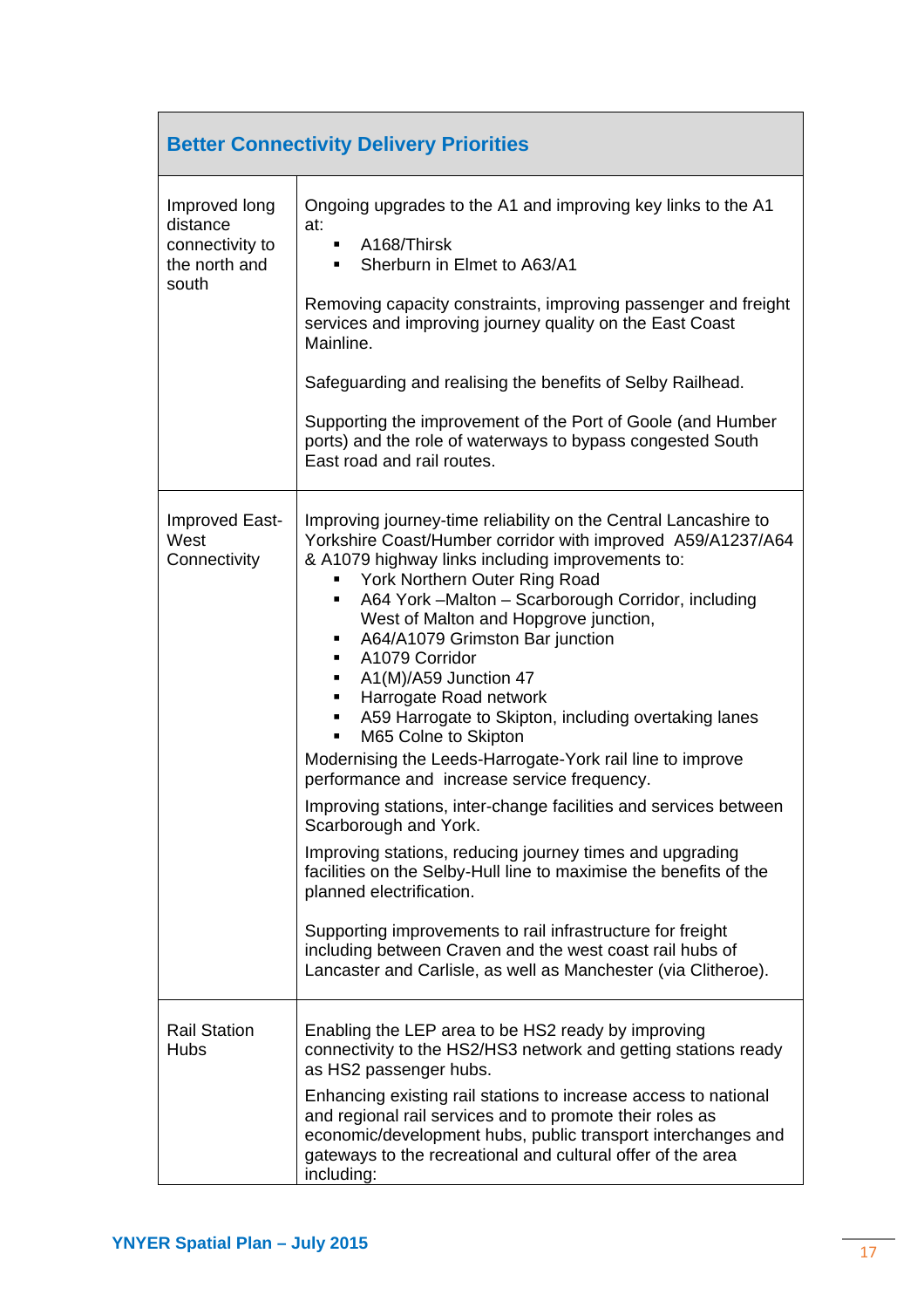| • York station as a strategic interchange and HS2 gateway<br>station<br>• Harrogate, Northallerton, Selby, Skipton and Thirsk as<br>key gateways to the national network and London<br>• Seamer, Skipton, Bridlington, Driffield, Beverley, Goole,<br>Malton & Norton, Scarborough, |
|-------------------------------------------------------------------------------------------------------------------------------------------------------------------------------------------------------------------------------------------------------------------------------------|
| Providing new stations at:<br>Haxby, York<br>• Cross Hills (South Craven)                                                                                                                                                                                                           |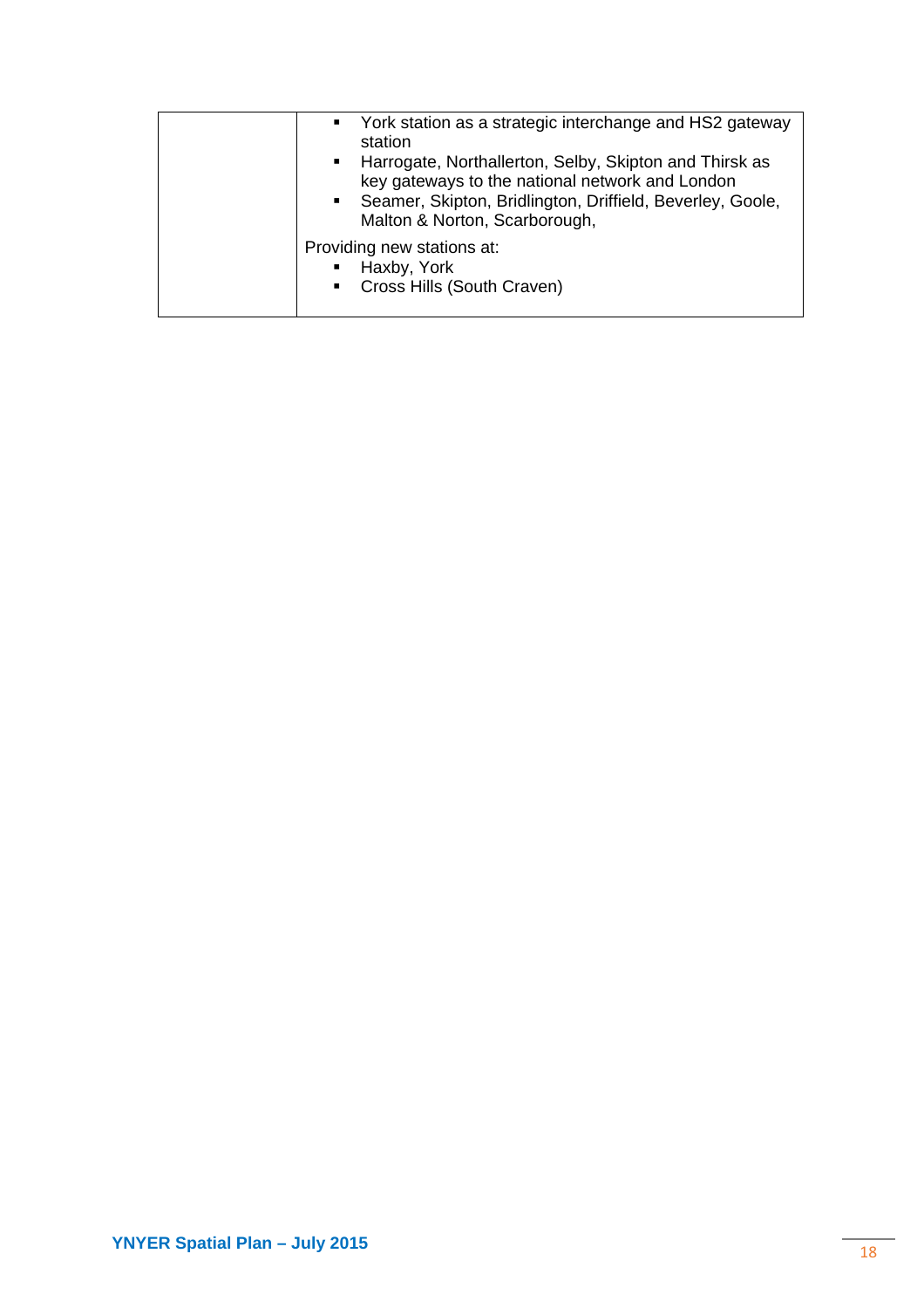# **6. STRONG CENTRES**

#### **Our priorities:**

- **1. Promoting a network of growth towns to meet the majority of the area's development needs**
- **2. Unlocking development opportunities and infrastructure constraints in growth towns**
- **3. Sustaining local service centres as viable local hubs for services, facilities, employment and housing for local communities**
- 6.1 There are many distinctive and different urban, rural and coastal settlements in the LEP area. These places vary in size and function but generally act as the focal point for commercial, cultural, education, health, service, transport, and employment activity. A multi-centred approach, with a pattern of linked growth towns (including the city of York) and local service centres, will help to meet the needs of urban, rural and coastal areas. Digital infrastructure has a key role to play in supporting social and economic development.

#### **Growth Towns**

- 6.2 Growth towns have been identified as the main places that will accommodate future housing and employment growth. This supports a concentration on a limited number of towns across the YNYER area and for each local authority area.
- 6.3 Enhancing the reliability of the current transport network, particularly the condition of the road network, is also important to link the many growth and service centres across the large LEP area, improving connections for businesses and their employees customers and providing access to markets for raw materials and finished products. The varied urban, rural and coastal nature of the YNYER area has a significant influence on transport provision and accessibility – and thereby economic growth and housing demand and supply.
- 6.4 Better local transport connectivity between centres will help deliver higher levels of productivity and greater competitiveness. Improved journey time reliability, better travel quality and shorter journeys help to widen and strengthen labour markets, reduce costs, improve business efficiency and increase access to new and larger markets. Our approach is multi-modal to support both growth and low carbon goals. It recognises that for a large rural area the dominant mode of travel is by road but with an opportunity for rail to provide extra capacity.

#### **Unlocking Development Opportunities**

6.5 In the Growth Towns there are major strategic sites, allocated within Local Plans and/or with approved planning, but where exceptional infrastructure costs are stopping or delaying development. Removing these barriers is essential to delivering our aim of doubling house building rates and increasing the level of affordable housing, whilst providing employment land to support future growth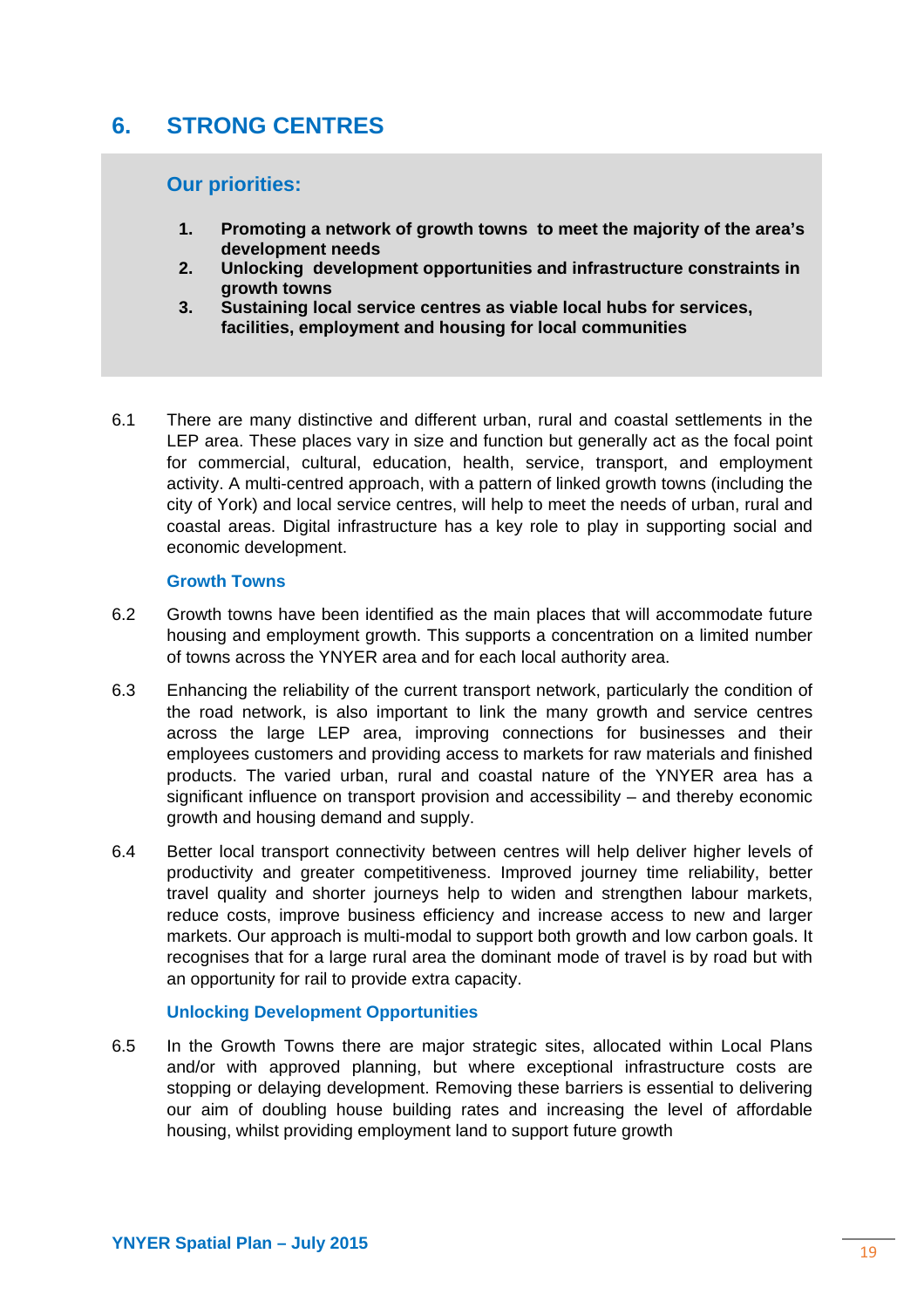6.6 Infrastructure capacity constraints can restrict the future development of an area or a town as a whole, in addition to being specific to particular sites. Without unlocking strategic constraints the scope to bring forward any sites is significantly limited.

#### **Local Service Centres**

- 6.7 Coastal areas and rural areas need to be protected and enhanced as attractive and vibrant places and communities, providing quality of place and an excellent environmental, economic and social resource. Meeting the needs of people in relatively remoter areas should be based on supporting the sustainability of local communities by improving existing services and facilities and providing additional housing and employment opportunities within settlements. Focussing smaller scale growth on local service centres strikes an appropriate balance between meeting local needs, protecting and enhancing our environmental assets and preventing new housing extensively catering for commuters from nearby areas. It supports the availability of a local labour market. Nearby larger towns (the Growth Towns) also have a influence and relationship with the local service centres in their hinterlands.
- 6.8 In an increasingly information driven economy e-connectivity is equally important as physical connectivity. The roll out of broadband internet is commercially constrained by the large geographical extent and low population density of many parts of the YNYER area. Our transport, mobile and broadband network must be an enabler for thriving prosperous places where businesses are able to grow and communities are able to access services and facilities. Increasing superfast broadband and mobile coverage is a key priority for a large geographical area with a low population density. These issues serve to make the development of the infrastructure commercially unattractive in "not-spots" and initiatives to address the absence of fibre based coverage in these rural areas are vital to enable economic growth and support sustainable communities. Increased broadband provision will allow for a greater spread of growth and enable people to increasingly conduct business from home and from rural locations.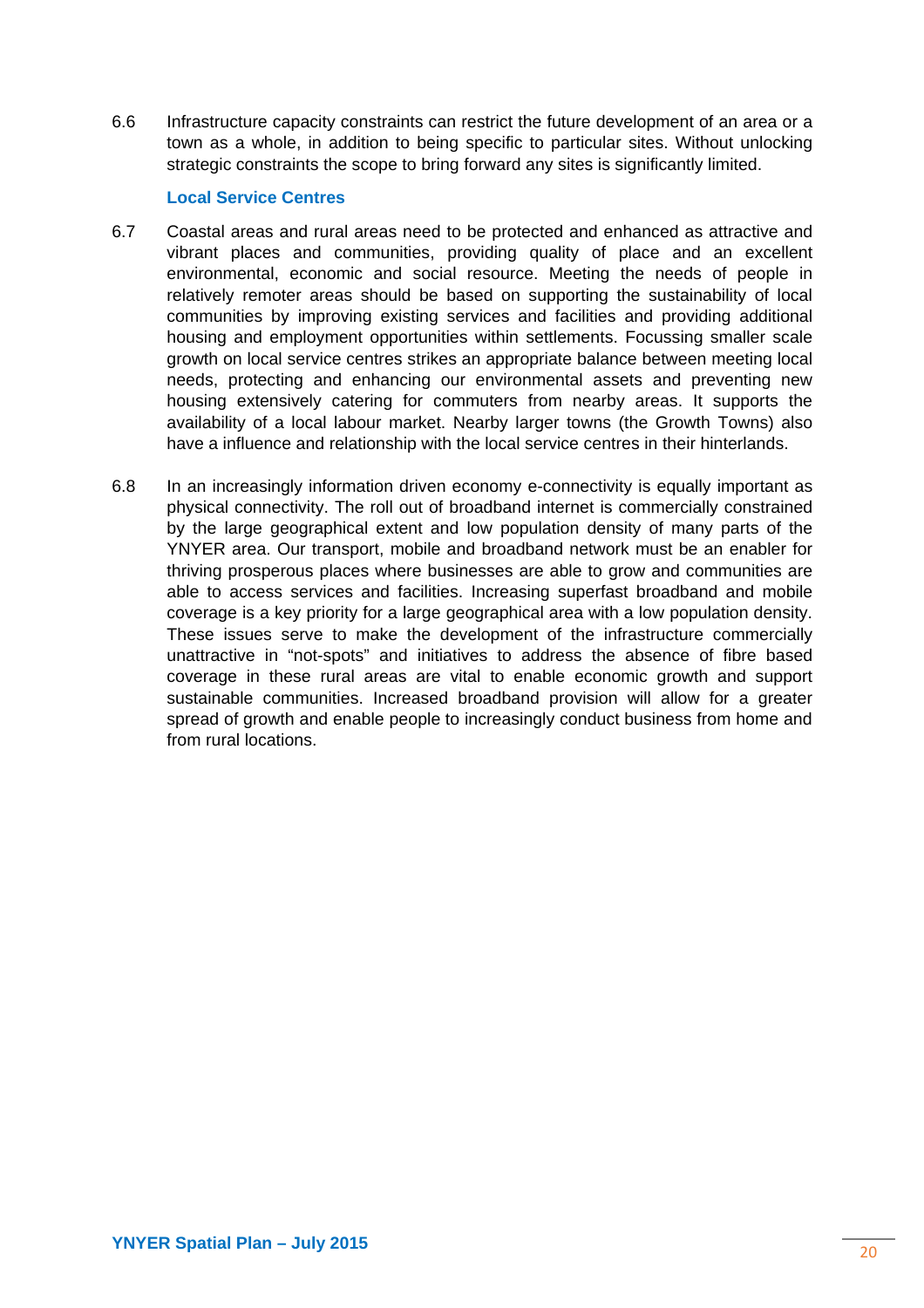|                                                                      | <b>Strong Centres Delivery Priorities</b>                                                                                                                                                                                                                                                                                                                                                                                                                                                                                                                                                                                                                                                                         |
|----------------------------------------------------------------------|-------------------------------------------------------------------------------------------------------------------------------------------------------------------------------------------------------------------------------------------------------------------------------------------------------------------------------------------------------------------------------------------------------------------------------------------------------------------------------------------------------------------------------------------------------------------------------------------------------------------------------------------------------------------------------------------------------------------|
| Network of<br>growth towns                                           | Focussing development on the eleven growth towns of:<br>Bridlington,<br>п<br><b>Beverley</b><br>٠<br><b>Driffield</b><br>٠<br>Harrogate and Knaresborough<br>٠<br>Major Haltemprice settlements<br>٠<br>Malton and Norton,<br>٠<br>Northallerton<br>٠<br><b>Richmond and Catterick Garrison</b><br>٠<br>Scarborough<br>٠<br>Selby,<br>٠<br>Skipton<br>٠<br>Thirsk and,<br>The city of York.<br>Improving the transport linkages between growth towns:<br>A164 Corridor Improvements<br>٠<br><b>Newland Bridge Maintenance</b><br>٠<br>'A' road maintenance<br>A166/ Stamford Bridge improvements<br>٠<br>A6136 upgrade and Catterick Garrison Town centre<br>٠<br>improvements<br>A59 Skipton-Harrogate-York<br>٠ |
|                                                                      | A64 York-Malton-Scarborough<br>٠                                                                                                                                                                                                                                                                                                                                                                                                                                                                                                                                                                                                                                                                                  |
| Critical<br>infrastructure to<br>unlock the growth<br>of settlements | Tackling transport congestion:<br>Harrogate & Knaresborough<br>٠<br>Central Scarborough<br>٠<br>Bridlington Integrated Transport Plan Phases 1 & 2<br>٠<br>Beverley Integrated Transport Plan and Park and Ride<br>٠<br>North and Central Northallerton<br>$\blacksquare$<br>York Northern ring road,<br>٠<br>Widening transport choice:<br>Improving local rail links:<br>York-Harrogate-Leeds railway line<br>$\circ$                                                                                                                                                                                                                                                                                           |
|                                                                      | Hull-Selby-York railway line<br>$\circ$<br>Scarborough-Malton-York railway line<br>$\circ$<br>Bus and cycling network improvements in Harrogate<br>and York                                                                                                                                                                                                                                                                                                                                                                                                                                                                                                                                                       |
|                                                                      | Managing flood risk in:                                                                                                                                                                                                                                                                                                                                                                                                                                                                                                                                                                                                                                                                                           |
|                                                                      | Skipton<br><b>Malton and Norton</b><br>York<br>$\blacksquare$                                                                                                                                                                                                                                                                                                                                                                                                                                                                                                                                                                                                                                                     |
| Local service<br>centres                                             | Focussing development on Local Service Centres that provide<br>services and facilities that serve the needs of, or are<br>accessible to, people living in the surrounding rural areas in<br>order to meet local growth needs and support the sustainability<br>of local communities.                                                                                                                                                                                                                                                                                                                                                                                                                              |
|                                                                      | Improving superfast broadband and mobile coverage<br>particularly in not-spot areas.                                                                                                                                                                                                                                                                                                                                                                                                                                                                                                                                                                                                                              |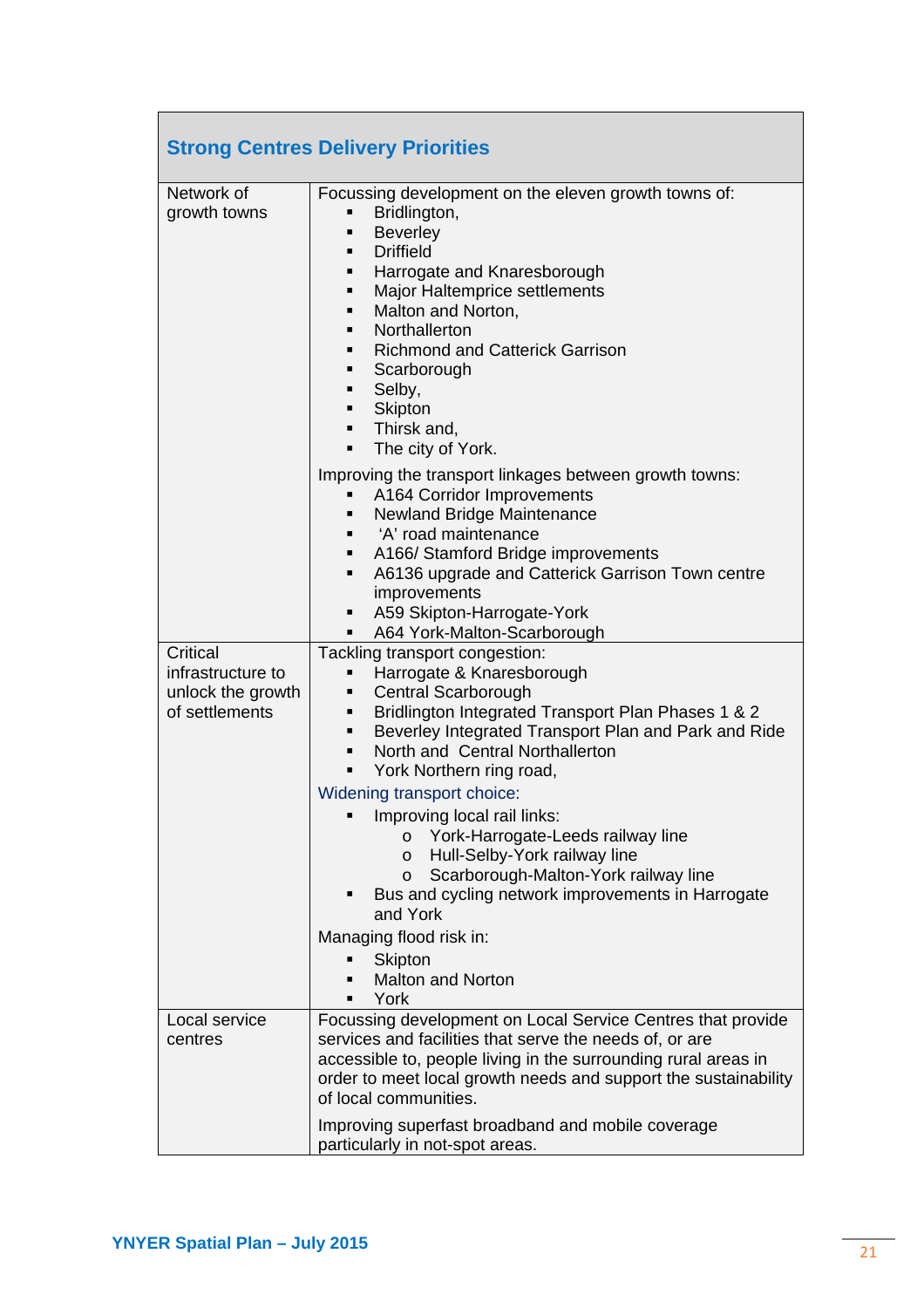# **7. EMPLOYMENT GROWTH**

### **Our Priorities**

- **1. Supporting growth in the food manufacturing, agri-tech and biorenewables sectors**
- **2. Promoting growth towns and local service centres as strategic and local hubs of economic activity**
- **3. Harnessing our environment and heritage to support rural based businesses to grow**
- 7.1 A growing and competitive economy is a key component of sustainable growth. Such conditions help to ensure that everyone can benefit from higher living standards, greater job opportunities and an overall better quality of life. To meet the economic and social needs of communities and businesses across the York, North Yorkshire and East Riding of Yorkshire area the SEP ambitions are to deliver 20,000 new jobs across the area and support over 21,000 small and microbusinesses to grow and improve. Successful economic growth will mean rising incomes and increased business profitability, productivity and resilience. Growing the economy by £3bn will require a range of outcomes by 2020 which include increasing GVA and productivity, more businesses startups, increased exports, higher employment rates and falling carbon emissions.
- 7.2 Between 2005 and 2011 economic growth (15.9%) was below the national increase (18.8%). This lower historic base rate of growth, combined with the ambition and opportunity to capitalise on growth sectors and our excellent quality of life and high quality environment requires a step change in the level of growth that will be supported and the creation of new jobs.

#### **Growth Sectors**

7.3 YNYER is already an international leader in the bioeconomy, which combines the food manufacturing, agritech and biorenewables sectors. The R&D base in York competes on an international stage in agritech and biorenewables as home to international research groupings at the University of York. The Food and Research Agency (FERA) just outside York complements these resources as a national centre of expertise and innovation.

#### **Economic Hubs**

7.4 Future employment growth will be strongly driven by strengthening the role and performance of the YNYER areas cities and towns (the growth towns) and particularly their centres. City and town centres will be a prime focus for development, especially for uses that generate large numbers of people movements. Improving the quality and distinctiveness of town centres is critical for competitiveness. The growth towns across the YNYER area fulfil a significant role as the focal point for services, facilities, transport and employment for their immediate and surrounding areas. Focussing activity on these towns provides an efficient and concentrated approach to investment and service delivery.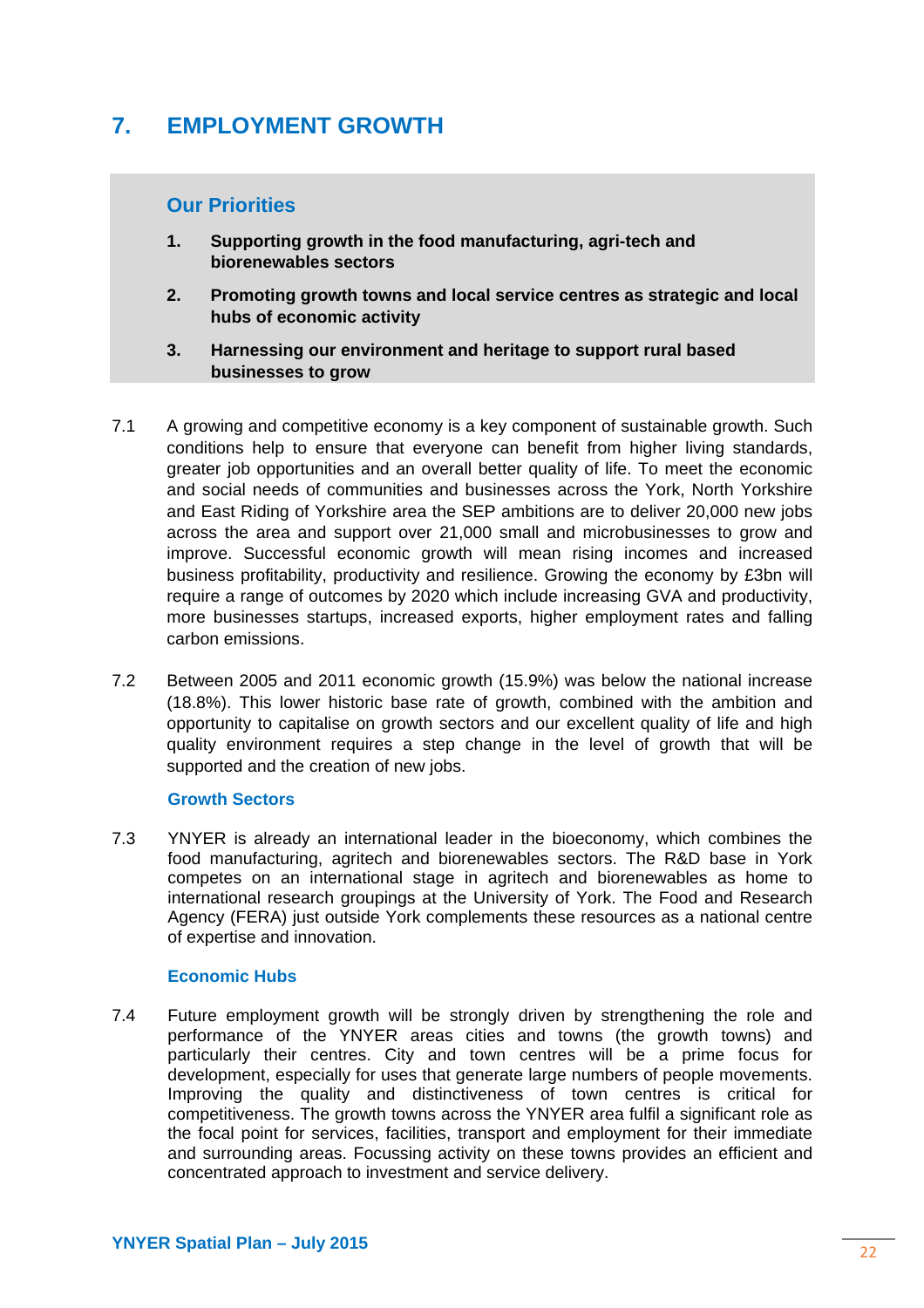7.5 Digital connectivity is of vital importance to communities and businesses. Digital connectivity can act as a barrier to growth and innovation or as a catalyst for economic and social development. Superfast networks can increase efficiency, support a new era of digital public services, enhance healthcare delivery and education capabilities. York is the country's first 'Gigabit City' offering the opportunity for the City to be a magnet for new business development and to use this step change in digital infrastructure to drive economic growth and global competitiveness. Improving broadband connectivity is of critical importance to the growth and competitiveness of rural businesses.

#### **Rural Based Businesses**

7.6 A key feature of YNYER is impressive landscapes and coastlines and a wealth of natural and historic assets. The natural and built environment is a key component of our economy and the health and well-being of communities. Within a wider context of protecting and enhancing our environment there is much scope to support small scale and innovative business and employment growth. In more remote and peripheral areas sustaining and maintaining local economic activity is a key challenge.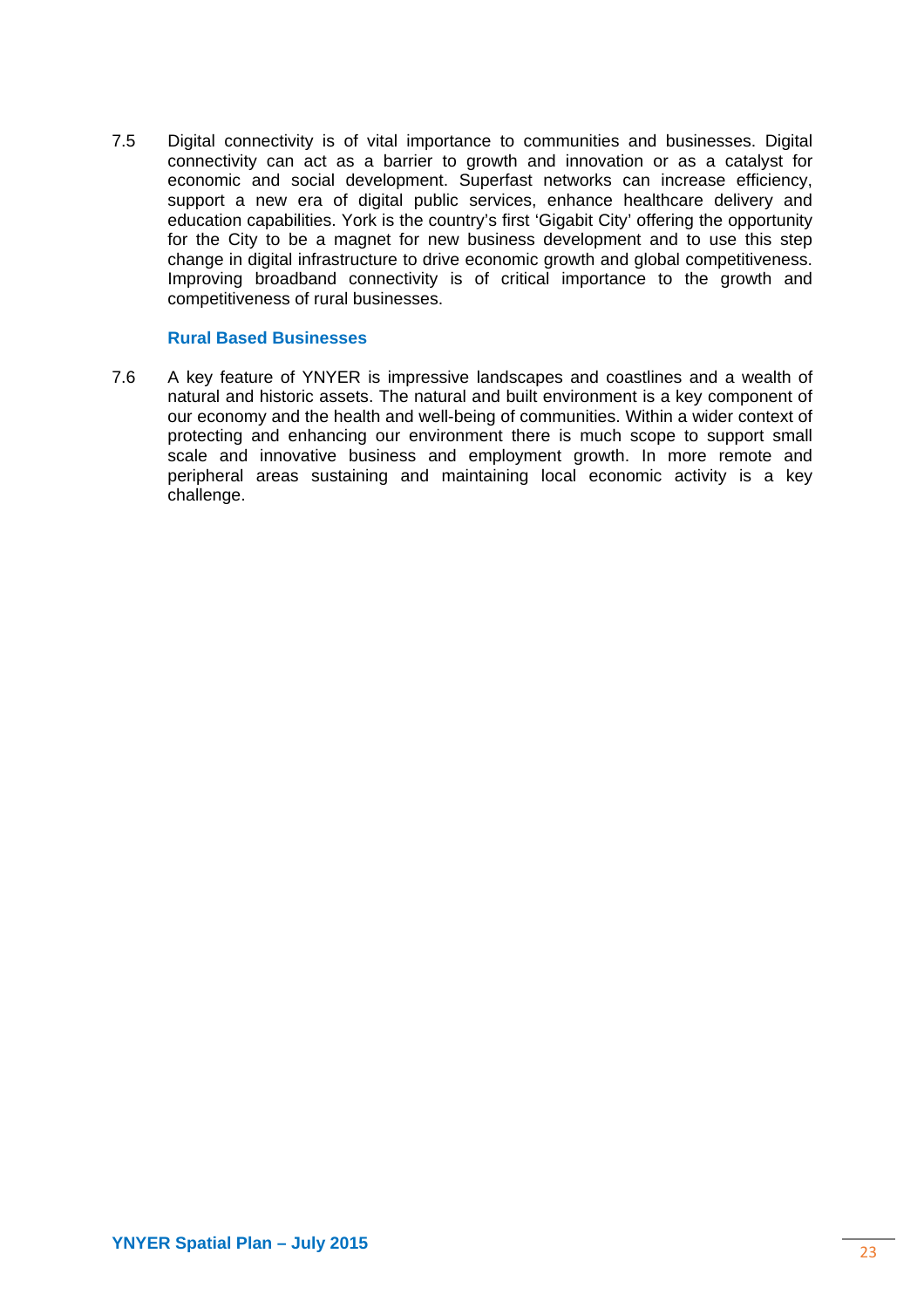| <b>Employment Growth Delivery Priorities</b> |                                                                                                                                                                                                                                                                                      |  |
|----------------------------------------------|--------------------------------------------------------------------------------------------------------------------------------------------------------------------------------------------------------------------------------------------------------------------------------------|--|
| Growth<br>sectors                            | Support a region-wide Bio-Economy cluster, BioVale, developing<br>and spreading the benefits of the Bio-Hub at the University of York<br>and National Agri-Food Innovation Campus at Sand Hutton.                                                                                    |  |
|                                              | Agri-business park Malton                                                                                                                                                                                                                                                            |  |
|                                              | To link key investments in bio-energy to the low carbon, energy<br>and renewables sector and chemicals industry along the M62<br>corridor and in both the Humber and Tees Valley                                                                                                     |  |
|                                              | Optimise the opportunities for the area provided by the Humber<br>Ports and TeesPort as international trade gateways and for<br>offshore energy.                                                                                                                                     |  |
| Hubs of<br>economic<br>activity              | Strengthening the sub regional role of York through:<br>The establishment of a new Central Business District next<br>to York Station<br>The expansion of the University of York<br>Maximising the benefits of the Gigabit city superfast<br>٠<br>broadband speeds                    |  |
|                                              | Supporting the roles of Growth Towns as a focus for economic<br>activity including the development of a new town centre at<br>Catterick Garrison.                                                                                                                                    |  |
|                                              | Supporting role of local service centres as the local focus for<br>employment in rural and coastal areas.                                                                                                                                                                            |  |
| <b>Rural based</b><br>businesses             | Capitalise on the high quality environment and heritage of the<br>YNYER area including by supporting innovative and locally<br>responsive:<br>farm and estate diversification<br>all year round visitor accommodation<br>infrastructure for outdoor recreation<br>green tourism<br>п |  |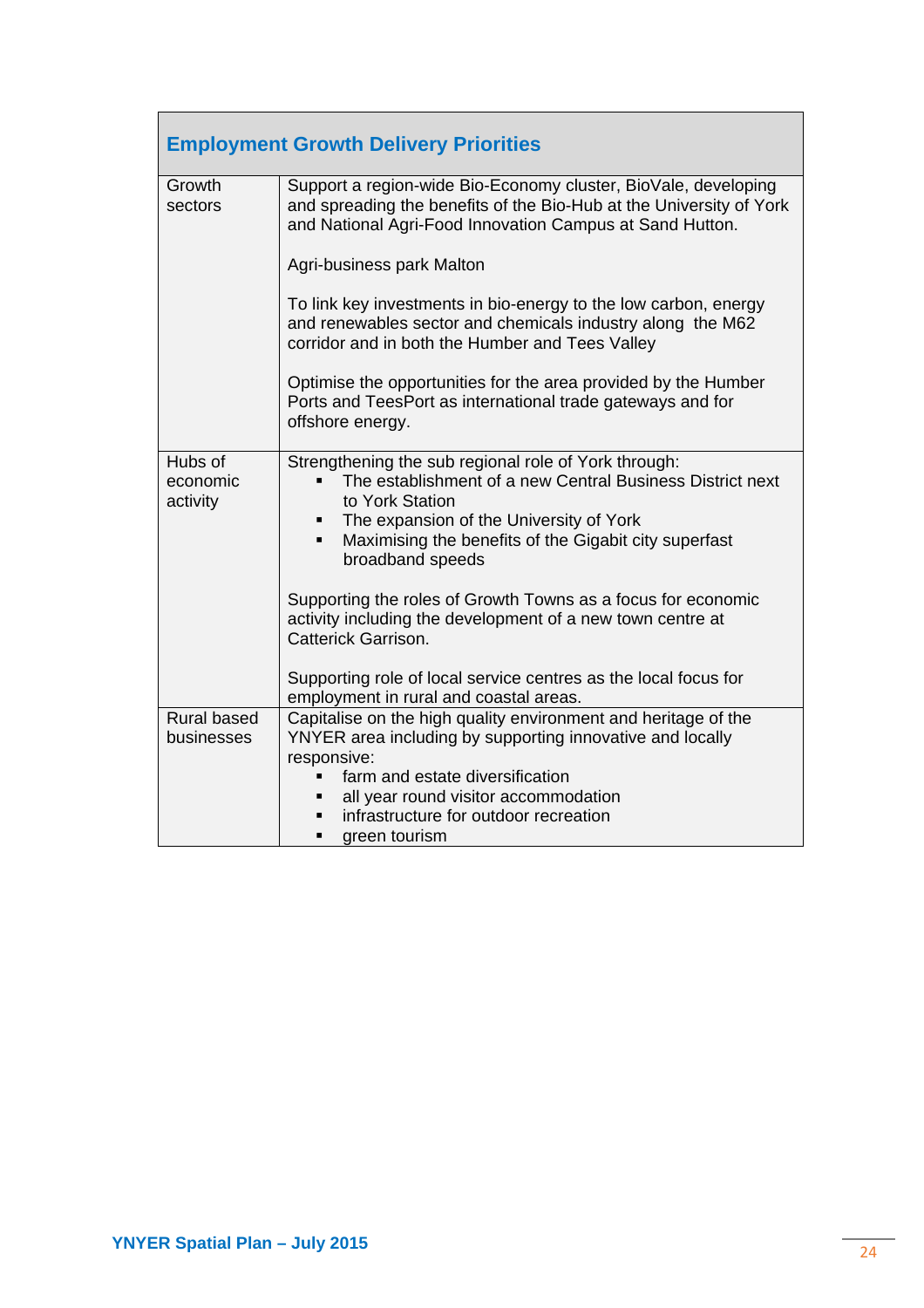## **8. HOUSING GROWTH**

#### **Our priorities:**

- **1. Increase the supply of good quality new housing**
- **2. Providing the right mix of housing types and increasing the delivery of affordable housing across the area**
- **3. Promoting local distinctiveness**
- 8.1 The geography of the YNYER area presents a specific range of housing issues. The Growth deal for the YNYER area aims to double the rate of new house building across the area and triple the rate of affordable housing delivery in the next five years. Local Plans provide the mechanism through which statutory housing targets will be set.

#### **Supply of Homes**

8.2 Against a background of high and rising house prices, Housing Strategy and Strategic Economic Plan identify how the supply of new homes across all tenures falls well behind demand. The SEP highlights that between 2012 and 2014 there were over 2,500 new homes delivered (just over 20% were affordable) compared to 6,000 households that are expected to form per annum between 2013 and 2026. Between 2016 and 2020 the Strategic Economic Plan aims to increase the delivery to almost 5,500 new homes, with 30% being affordable.

#### **Right Type of Housing**

- 8.3 Our existing housing stock is not diverse 88% is in the private sector, either owner occupied or privately rented. This is the second highest of all LEP areas in the country. The current supply of affordable housing is very low compared to other LEP area and there are increasing pressures on this and on private rented stock. The Housing Strategy highlights that housing waiting lists in the area and the 2011 Strategic Housing Markets Assessments (SHMAs) covering the area identified a shortfall of over 4,000 affordable homes if new and pent up demand were to be met.
- 8.4 Very many young people will be unable to afford to access home ownership if house price and income trends continue. Private renting will remain the main option for many young people to live independently. Good quality private rented accommodation of a suitable size is often scarce and with low wages many workers struggle to find suitable homes. The YNYER area has a significant and growing population of people aged over 65 years. Many of these households will live independently, a proportion though will also live with a long term limiting illness and/or dementia. Providing the right type of housing for older people is a major issue for the area.
- 8.5 There is a need to deliver the right type and tenure of homes to meet the needs of a wide range of households on a wide range of incomes. This includes starter homes, private rented, intermediate tenures, more affordable housing and accommodation to meet the housing and care/support needs of older households.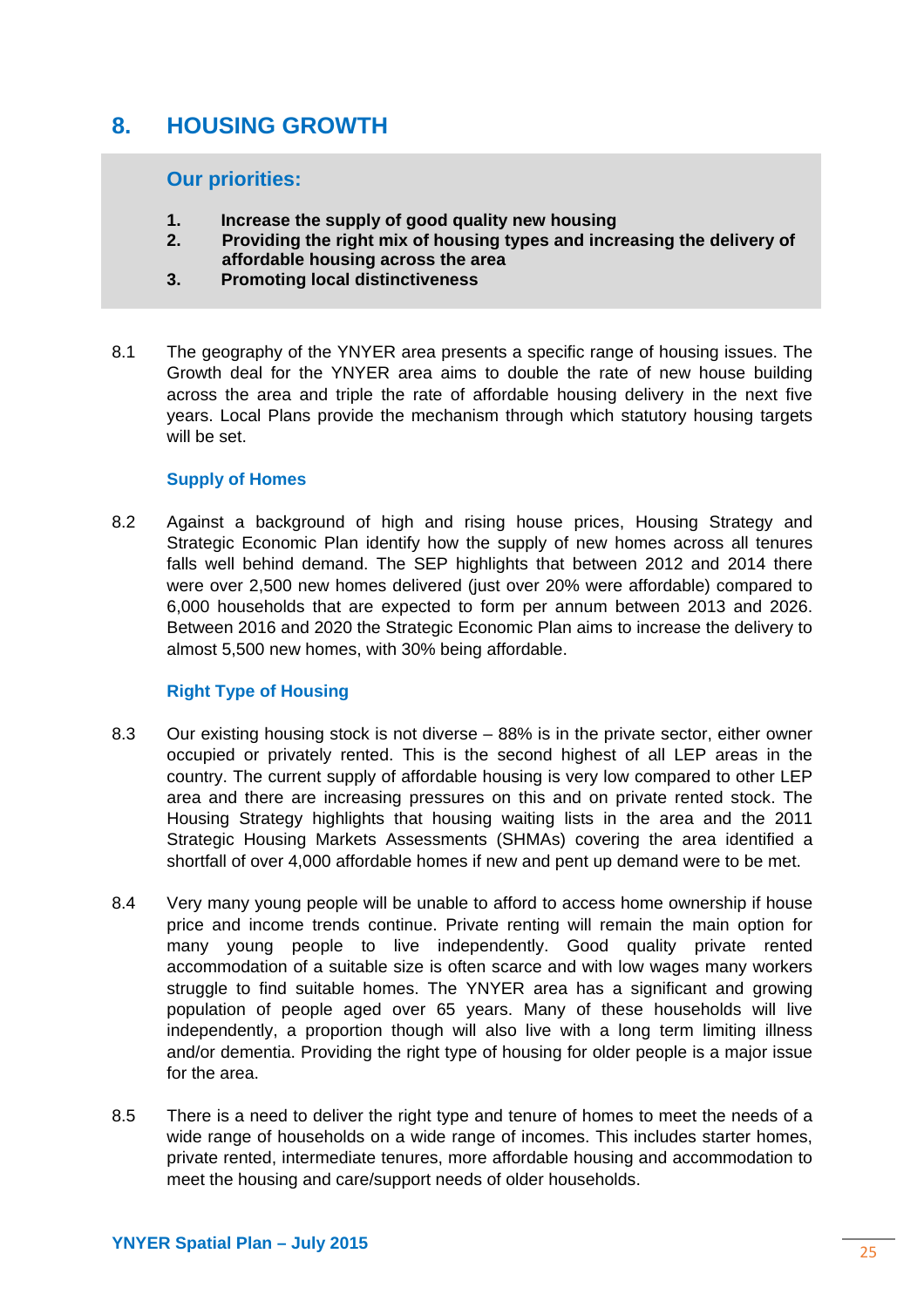#### **Successful and Distinctive Places**

- 8.6 The distinctive character of an area or the sense of place that it provides is an important element of building communities that people want to live in and places where businesses want to invest. It strongly influences decisions to invest or locate whether as a household, business or visitor. Creating distinctive places by promoting high quality development and respecting features of value in urban rural and coastal areas contributes positively to making successful places that evolve over time.
- 8.7 All settlements are different and have diverse characters reflecting their history, scale, economic fortunes and location. The character and distinctiveness of settlements and their settings should be protected and enhanced as a key part of the approach to growing and regenerating places. The YNYER area is rich in character and its diversity is a major feature in terms of settlement and landscape character.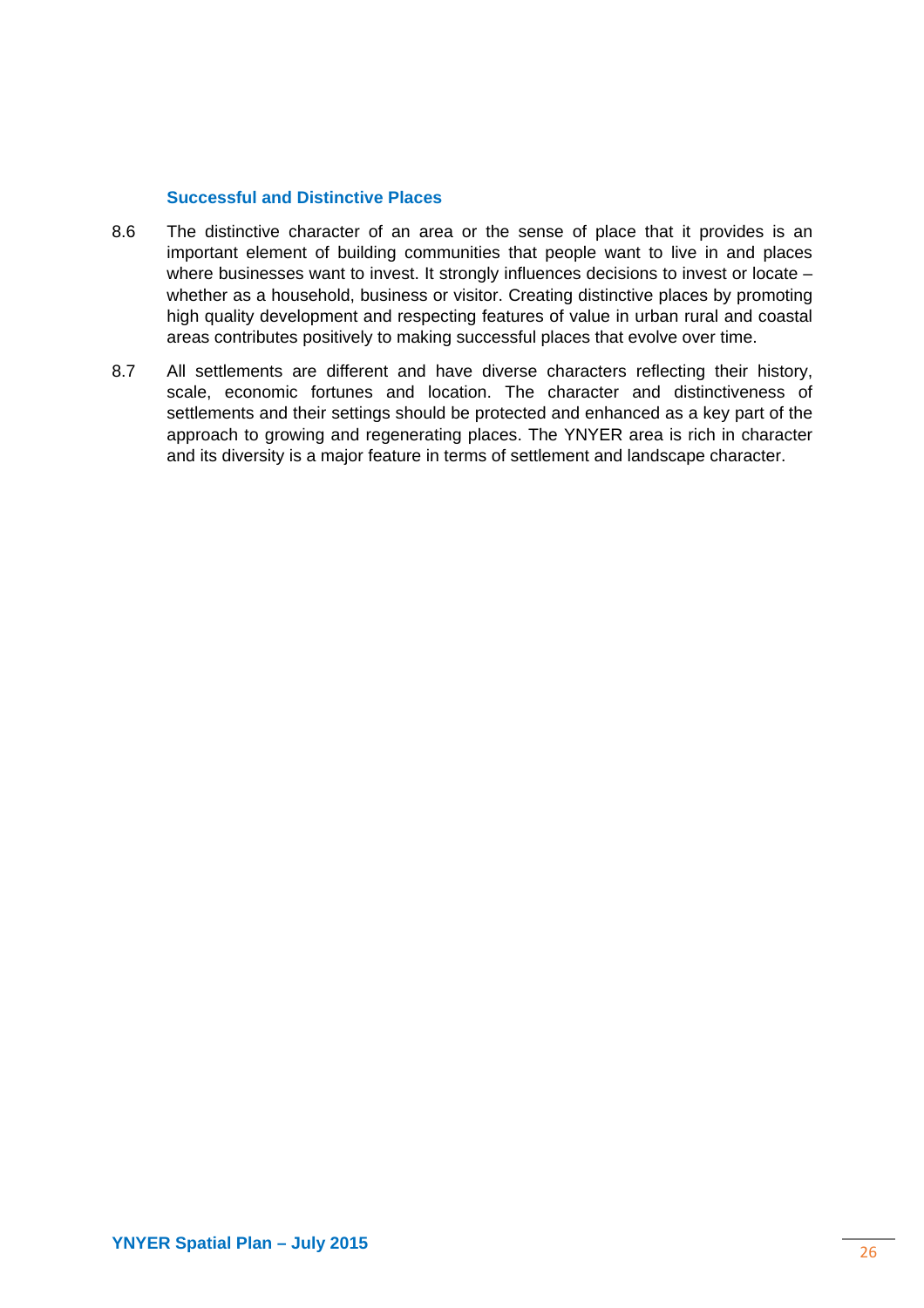## **Local Plan Housing Growth Delivery Priorities - Scale of Housing Growth**

| District/Unitary | Homes PA   | Period    | Source                |
|------------------|------------|-----------|-----------------------|
| East Riding of   | 1,400      | 2012-2029 | <b>ER LP Strategy</b> |
| Yorkshire        |            |           | <b>Document</b>       |
| Craven           | 160        |           | Draft plan, new       |
|                  |            |           | <b>SHMA</b> being     |
|                  |            |           | prepared              |
| Hambleton        | 455-470    |           | OAN June 2015         |
| Harrogate        | 621        | 2014-2035 | March 2015 OAN        |
| <b>NYMNPA</b>    | 26         |           | <b>2008 Core</b>      |
|                  |            |           | Strategy              |
| Richmondshire    | 180        | 2012-2028 | <b>Adopted Core</b>   |
|                  |            |           | Strategy              |
| Ryedale          | 200        |           | <b>Adopted Core</b>   |
|                  |            |           | Strategy              |
| Scarborough      | 465        | To 2032   | Being finalised       |
|                  |            |           | through revised       |
|                  |            |           | <b>OAN and SHMA</b>   |
| Selby            | 450        |           | <b>Adopted Core</b>   |
|                  |            |           | Strategy              |
| York             | <b>TBC</b> |           | <b>Revised OAN</b>    |
|                  |            |           | work                  |
|                  |            |           | commissioned          |
| <b>YDNPA</b>     | 55         |           | <b>OAN</b>            |

### **Housing Growth Delivery Priorities - Location of Housing Growth**

| <b>Growth Locations</b> | Growth towns of Beverley, Bridlington, Driffield, Harrogate<br>and Knaresborough, Malton and Norton, Northallerton,<br>Richmond and Catterick Garrison, Major Haltemprice<br>Settlements, Scarborough, Selby, Skipton, Thirsk and York.                                                                                                                       |
|-------------------------|---------------------------------------------------------------------------------------------------------------------------------------------------------------------------------------------------------------------------------------------------------------------------------------------------------------------------------------------------------------|
| <b>Strategic Sites</b>  | Investing in major strategic sites at:<br><b>Catterick Garrison</b><br>$\blacksquare$<br>Middle-Deepdale and south of Cayton, South<br>٠<br>Scarborough<br>• North Northallerton<br>Sowerby Gateway, Thirsk<br>٠<br>Olympia Park, Selby<br>٠<br>Moor Road, Brough<br>٠<br><b>York Central, York</b><br>٠<br>Former British Sugar/Manor School site, York<br>٠ |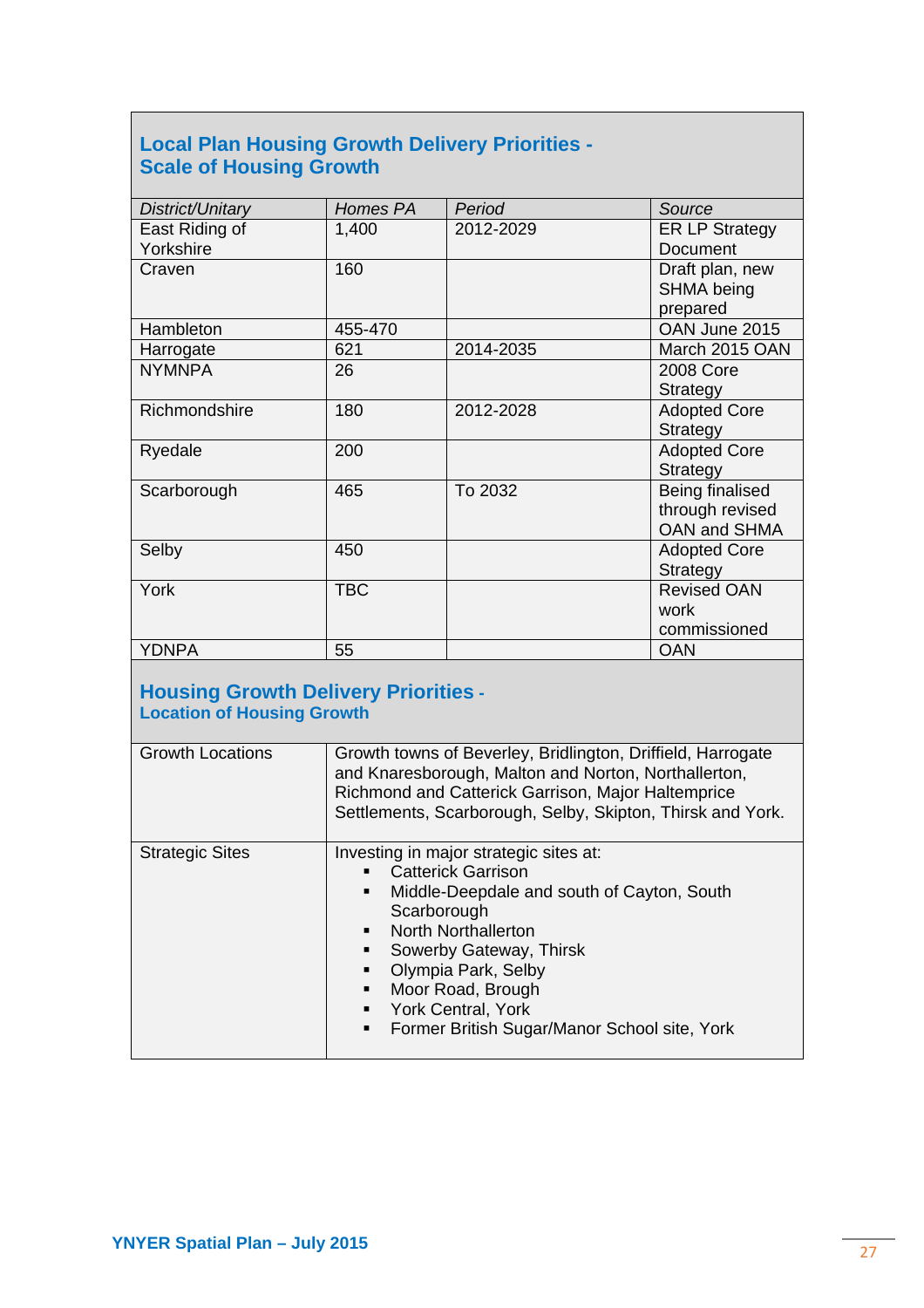# **9. SEP GEOGRAPHIC PRIORITY AREAS**

| <b>SUMMARY OF A1/A19 GROWTH CORRIDOR</b><br><b>SPATIAL PLANNING APPROACH</b>                                                                                                                                                                                                                                                                     |                                                                                                                                                                                                                                                                                                                                                                                                               |  |
|--------------------------------------------------------------------------------------------------------------------------------------------------------------------------------------------------------------------------------------------------------------------------------------------------------------------------------------------------|---------------------------------------------------------------------------------------------------------------------------------------------------------------------------------------------------------------------------------------------------------------------------------------------------------------------------------------------------------------------------------------------------------------|--|
| <b>PRIORITIES FOR ACTION</b>                                                                                                                                                                                                                                                                                                                     | <b>RATIONALE</b>                                                                                                                                                                                                                                                                                                                                                                                              |  |
| A: Pattern of Growth<br>1) Focus most development on the<br>Growth<br>Towns<br><b>of</b><br>Catterick<br>Garrison/Richmond, Harrogate and<br>Knaresborough, Northallerton, Selby<br>and city of York<br>2) Meet local needs for<br>housing,<br>employment and services in local<br>service centres                                               | <b>These</b><br>the<br>major<br>for<br>are<br>centres<br>employment, housing, transport, services<br>and cultural facilities. This focus will help<br>to unlock major development sites, make<br>the best use of existing infrastructure and<br>reduce the need to travel and emissions.                                                                                                                      |  |
| <b>B: Roles and Functions of Places</b><br>Garrison/Richmond<br>1) Catterick<br>enhanced town centre and service<br>centre for Richmondshire<br>Harrogate & Kanresborough - a<br>2)<br>major<br>centre<br>and<br>expanding<br>commercial &<br>conference centre<br>hub<br>3) Northallerton - a County Town<br>serving other market towns and the | There is significant opportunity to utilise<br>and further strengthen the roles of the<br>Growth Towns to the benefit of their wider<br>hinterlands. Fostering distinctive roles<br>will support successful growth by avoiding<br>unnecessary competition and ensuring<br>that as high quality places each area uses<br>its own assets and opportunities to build<br>future growth. Each growth town presents |  |
| rural hinterland<br>Thirsk $-$ local focus for jobs, homes<br>4)<br>and shops<br>5) Selby - local focus for jobs, homes &<br>shops<br>6) York – a major economic centre for<br>the wider area and international hub<br>for knowledge driven, creative and<br>high technology industries                                                          | a particular opportunity to add value to the<br>overall offer of this growth corridor.                                                                                                                                                                                                                                                                                                                        |  |
|                                                                                                                                                                                                                                                                                                                                                  |                                                                                                                                                                                                                                                                                                                                                                                                               |  |
| <b>C: Transport</b><br>1) Reducing delays and promoting<br>sustainable transport measures in<br>Harrogate & York                                                                                                                                                                                                                                 | Key elements of York's highway network<br>are nearing capacity. Continued growth is<br>at threat from congestion. The outer ring                                                                                                                                                                                                                                                                              |  |
| 2) A1237<br>Northern<br>Ring<br>Road<br>Improvements<br>3) Improving the A1/A59 Allerton Park<br>and A64/A162 Tadcaster junctions                                                                                                                                                                                                                | road also forms a key part of strategic<br>LEP area east-west connections. Urban<br>congestion<br>issues<br>in.<br>Harrogate/Knaresborough<br>provide<br>a                                                                                                                                                                                                                                                    |  |
| and the link from Drax to the M62<br>4) Improve Harrogate-York- Leeds and<br>York-Scarborough rail<br>links and<br>improving rail gateways                                                                                                                                                                                                       | barrier to unlocking the town's economic<br>potential. Better journey times between<br>Harrogate, York & Leeds will maximise<br>the growth of these economic drivers.                                                                                                                                                                                                                                         |  |
| 5) Improving<br>overall<br>east-west<br>connectivity<br>Improving rail                                                                                                                                                                                                                                                                           |                                                                                                                                                                                                                                                                                                                                                                                                               |  |
| stations<br>6)<br>key<br>as                                                                                                                                                                                                                                                                                                                      |                                                                                                                                                                                                                                                                                                                                                                                                               |  |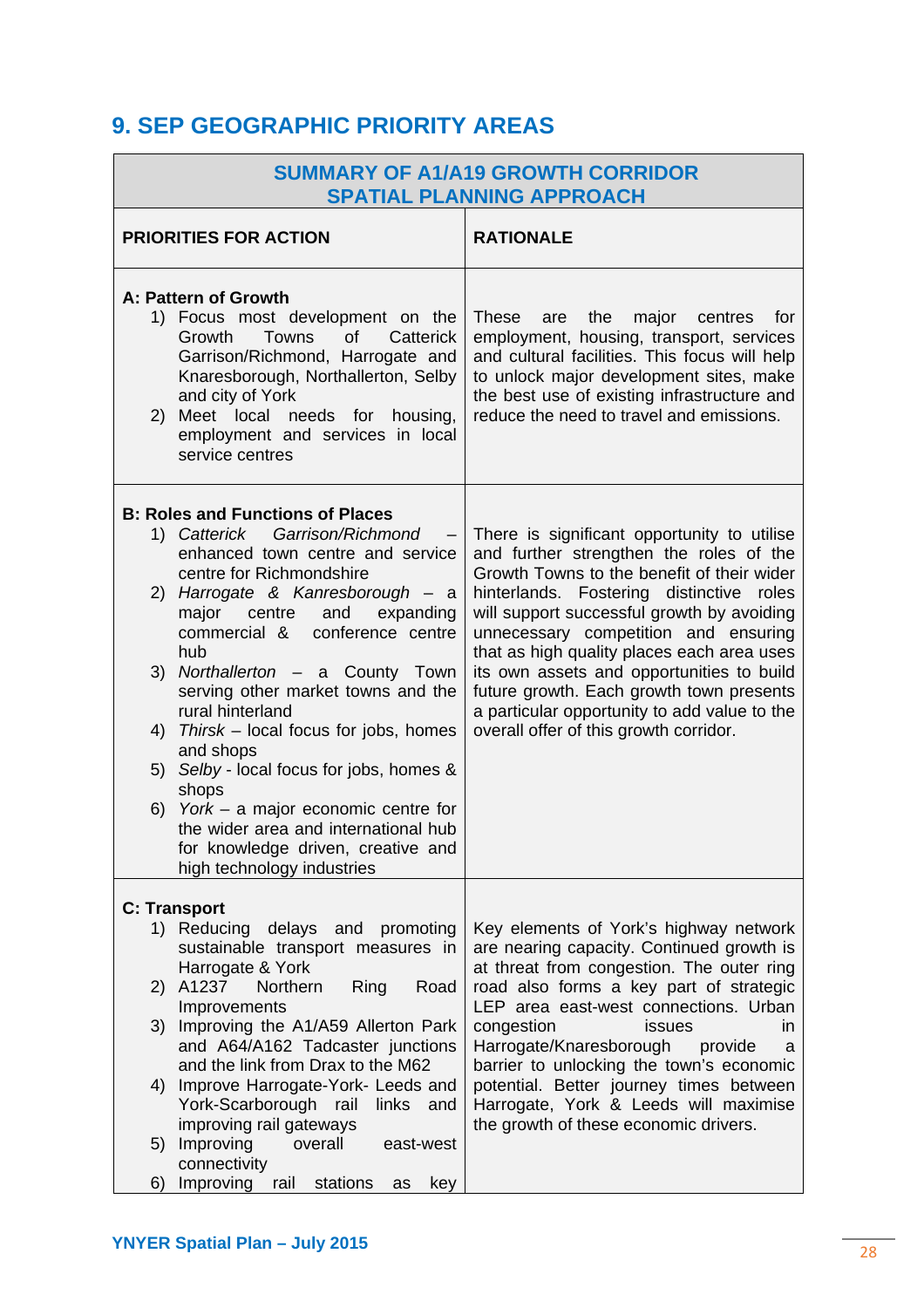| strategic interchange<br>7) A6136 Catterick Garrison / A1<br>access improvements                                                                               |                                                                                                                                                                                                                                                                                                                                                                                                                                                                                                             |
|----------------------------------------------------------------------------------------------------------------------------------------------------------------|-------------------------------------------------------------------------------------------------------------------------------------------------------------------------------------------------------------------------------------------------------------------------------------------------------------------------------------------------------------------------------------------------------------------------------------------------------------------------------------------------------------|
| <b>F: Strategic Investments</b><br>1) Sherburn A1 Employment Site<br>2) North Northallerton Development<br>Area<br>3) Olympia Park Selby<br>4) York North West | Catterick Garrison provides an opportunity<br>to create a new town centre and stimulate<br>growth in surrounding areas. Sherburn<br>provides a major employment site close to<br>the A1. The North Northallerton<br>development area is the key strategic site<br>for the area, similarly Olympia Park<br>presents an opportunity to transform<br>Selby's town centre and meet housing<br>and employment needs. Key development<br>sites in York including York Central,<br>British Sugar and Nestle South. |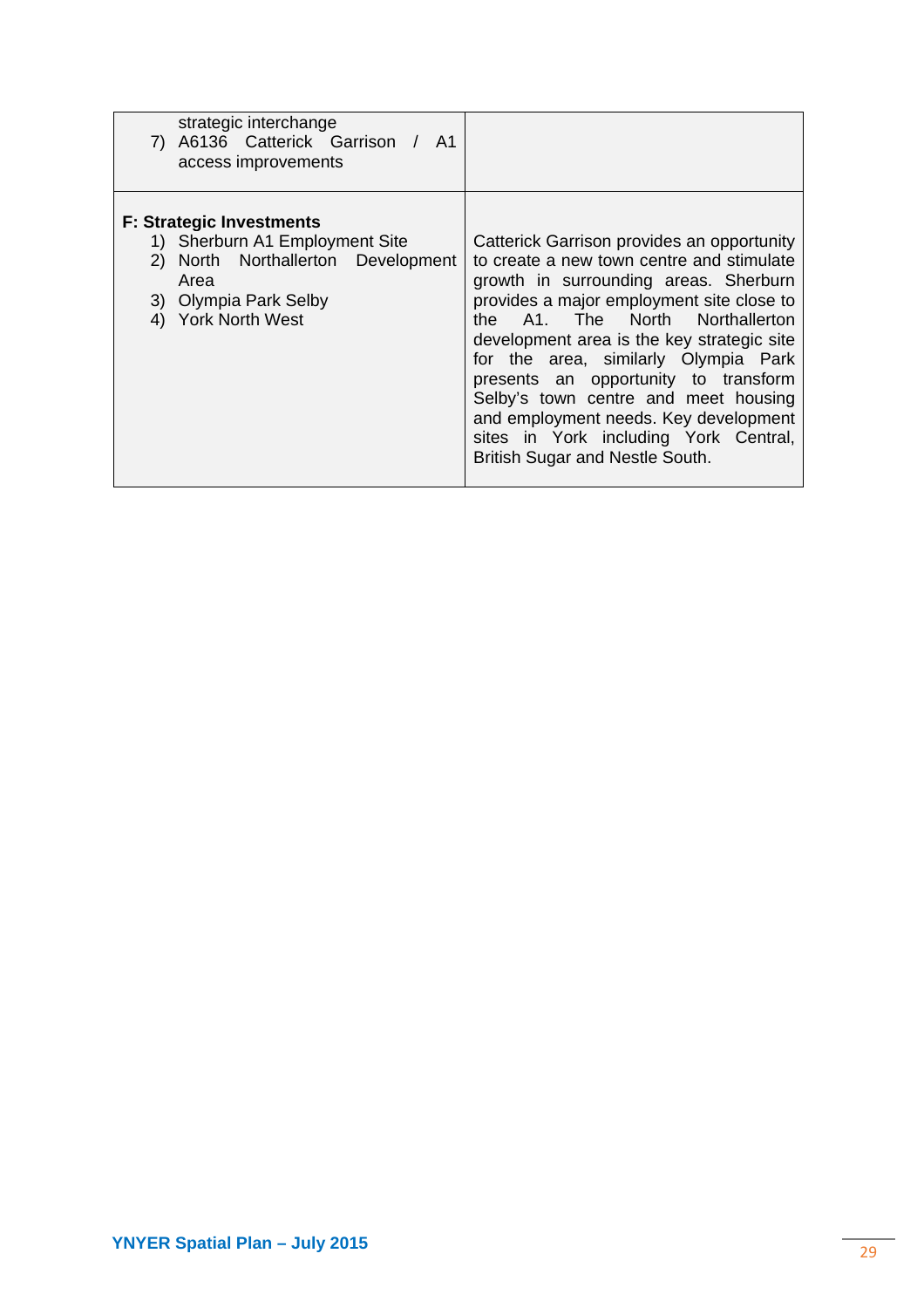## **SUMMARY OF YORKSHIRE COAST SPATIAL PLANNING APPROACH**

| <b>PRIORITIES FOR ACTION</b>                                                                                                                                                                                                                                                                                                                                                                                                  | <b>RATIONALE</b>                                                                                                                                                                                                                                                                                                                                                                                                                              |
|-------------------------------------------------------------------------------------------------------------------------------------------------------------------------------------------------------------------------------------------------------------------------------------------------------------------------------------------------------------------------------------------------------------------------------|-----------------------------------------------------------------------------------------------------------------------------------------------------------------------------------------------------------------------------------------------------------------------------------------------------------------------------------------------------------------------------------------------------------------------------------------------|
| A: Pattern of Growth<br>1) Focus most development on the<br>Growth Towns of Scarborough and<br><b>Bridlington</b><br>2) Meet local<br>needs for housing,<br>employment and services in local<br>service centres                                                                                                                                                                                                               | Scarborough and Bridlington are the<br>largest towns along the coast and provide<br>jobs, services and facilities for much of<br>the area. There are concentrations of<br>deprivation and worklessness. Economic<br>growth and regeneration requires more<br>housing.                                                                                                                                                                         |
| <b>B: Roles and Functions of Places</b><br>1) To establish the growth towns as<br>premier East Coast resorts with<br>reinvigorated town centres and<br>a<br>broader and better economic base<br>and tourism offer<br>To safeguard the maritime<br>2)<br>and<br>fishing                                                                                                                                                        | significant opportunity to<br>There<br>is<br>strengthen the roles of Scarborough and<br>Bridlington and unlock major housing<br>growth, town centre, harbour and marina<br>developments. Other coastal settlements<br>such as Whitby, Hornsea and Withernsea<br>play important roles as local service<br>centres. Historic fishing villages such as<br>Staithes and Robin Hood's Bay contribute<br>to the heritage and character of the area. |
| <b>C: Transport</b><br>1) Reduce peripherality by improving<br>east-west transport links<br>2) Improve links with growth towns<br>outside the area<br>3) Address severe junction capacity<br>issues within Scarborough urban<br>area.                                                                                                                                                                                         | There is a significant degree of journey<br>time unreliability on the A64 between<br>York<br>Scarborough<br>and<br>and<br>underperforming stations and services<br>along the rail line resulting in poor<br>connectivity. To realise the<br>growth<br>potential<br>Scarborough<br><b>of</b><br>improvements/mitigation measures<br>are<br>required to key junctions in the town.                                                              |
| <b>D: Environment</b><br>1) Transform coastal towns utilising<br>their seaside character and settings<br>to improve the quality of the public<br>realm and environment, the housing<br>offer and diversify the economy<br>2) Protect and enhance the unique<br>character, heritage and biodiversity<br>the<br>undeveloped<br>coast<br>of<br>and<br>coastal waters<br>3) Avoid the risk from flooding, erosion<br>and landslip | The seaside and historic character of the<br>towns is a key asset. The importance of<br>the high quality natural environment and<br>landscapes of the Yorkshire Coast is<br>being<br>recognised. Coastal<br>processes<br>have<br>direct<br>bearing<br>natural<br>on<br>a<br>conservation,<br>nature<br>resources,<br>communities, properties and economic<br>activities along the coast.                                                      |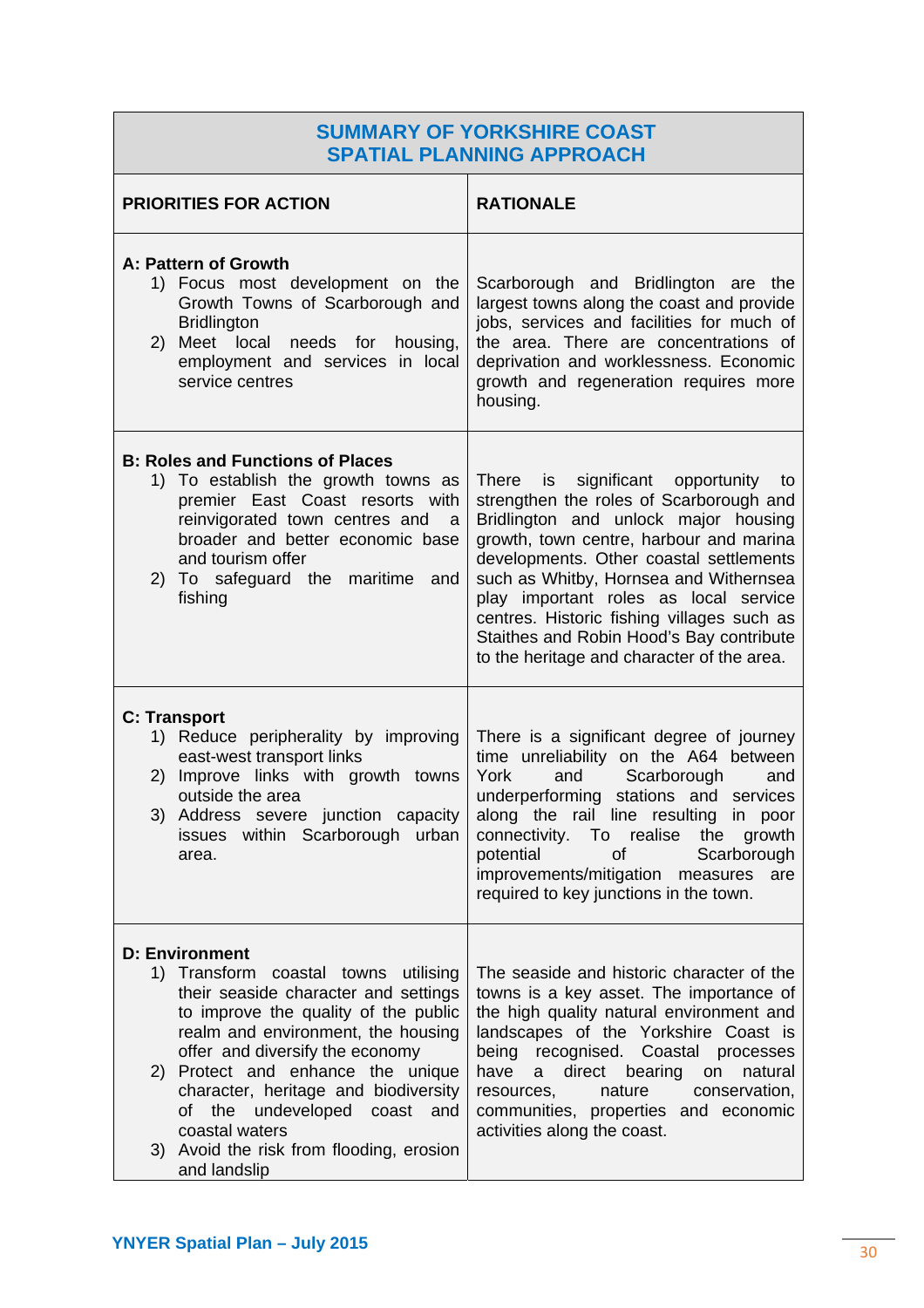| <b>E: Growth Drivers</b><br>1) York Potash mine                                                                               | The £2bn York Potash project proposal<br>will develop a new high-tech potash mine<br>and has the potential to generate £1bn<br>exports and supply chain opportunities for<br>local companies.                                                                                                                                                                                   |
|-------------------------------------------------------------------------------------------------------------------------------|---------------------------------------------------------------------------------------------------------------------------------------------------------------------------------------------------------------------------------------------------------------------------------------------------------------------------------------------------------------------------------|
| <b>F: Strategic Investments</b><br>1) Whitby Offshore Industries Hub<br>Middle Deepdale Housing<br>(2)<br>Site<br>Scarborough | Whitby is the nearest port to Dogger Bank<br>where the world's biggest wind farm is to<br>be constructed and offers opportunities to<br>service the offshore wind sector.<br>Unlocking the mixed tenure Middle<br>Deepdale project will enable housing<br>growth and along with south of Cayton<br>and act as the catalyst for the wider<br>regeneration of the Eastfield Area. |

Г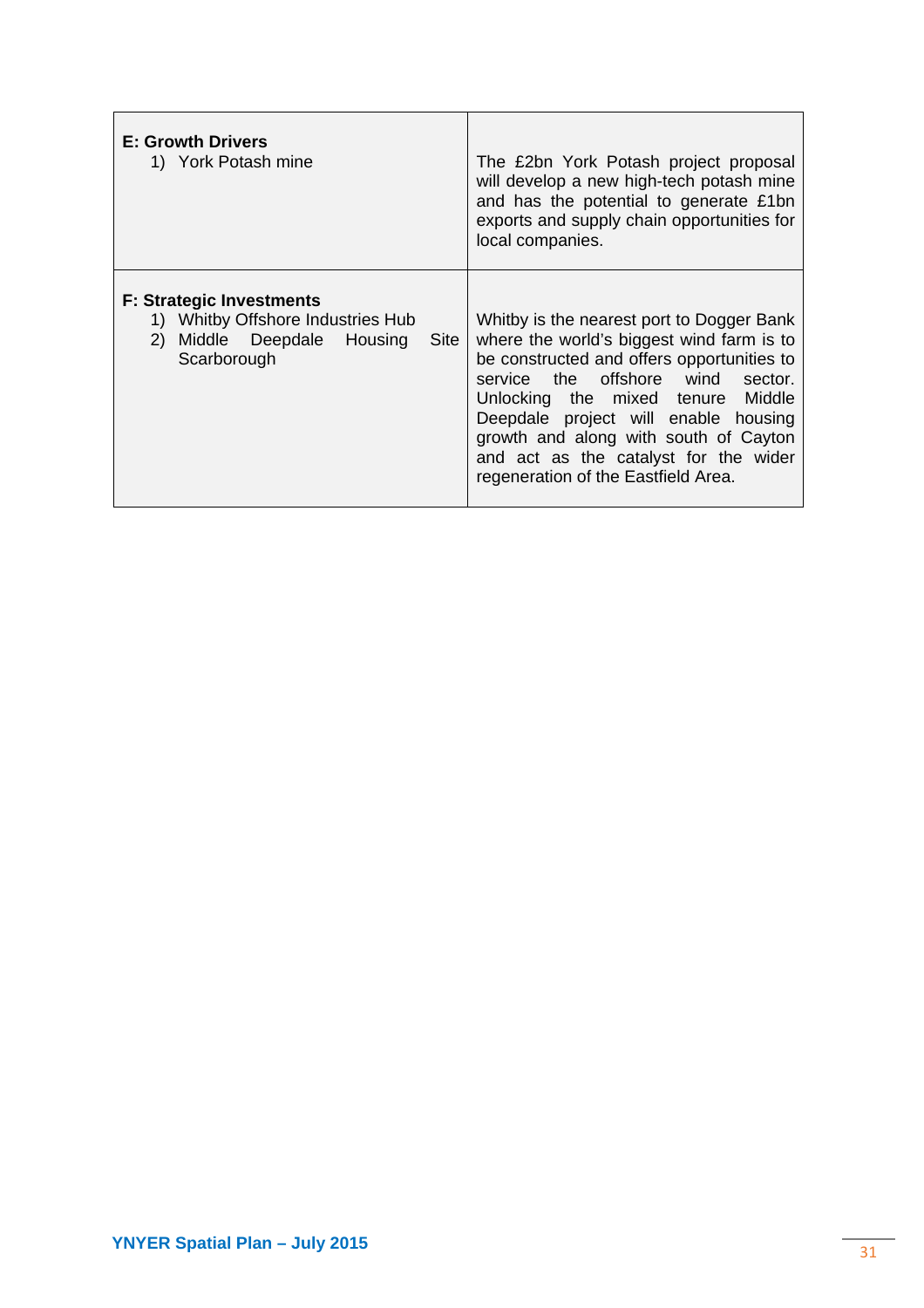## **SUMMARY OF THE DALES, MOORS & WOLDS SPATIAL PLANNING APPROACH**

| <b>PRIORITIES FOR ACTION</b>                                                                                                                                                                                                                                                                                                                                                                                                                                                                       | <b>RATIONALE</b>                                                                                                                                                                                                                                                                                                                                                                           |
|----------------------------------------------------------------------------------------------------------------------------------------------------------------------------------------------------------------------------------------------------------------------------------------------------------------------------------------------------------------------------------------------------------------------------------------------------------------------------------------------------|--------------------------------------------------------------------------------------------------------------------------------------------------------------------------------------------------------------------------------------------------------------------------------------------------------------------------------------------------------------------------------------------|
| A: Pattern of Growth<br>1) Focus development on the growth<br>towns of Beverley, Driffield, Malton &<br>Norton,<br>Skipton<br>and<br>Richmond/Catterick Garrison.<br>2) Meet local needs for housing,<br>employment and services in local<br>service centres including Bentham,<br>Bedale,<br>Hawes,<br>Helmsley,<br>Kirbymoorside, Leyburn, Pickering,<br>Pately Bridge and Settle                                                                                                                | Across a large rural and upland area<br>supporting sustainable growth<br>in a<br>number of key settlements acts to provide<br>services and facilities that serve the<br>needs of, and are accessible to, people<br>living in these communities and the<br>surrounding rural areas. Many smaller<br>communities are relatively remote from<br>larger centres.                               |
| <b>B: Roles and Functions of Places</b><br>1) Driffield as a focus for development<br>in the Wolds<br>2) Skipton as a local focus for homes<br>and as a focus for jobs and shops for<br>area between West Yorkshire and<br>Lancashire<br>3) Malton $-$ a local focus for jobs,<br>homes and shops<br>4) All the local growth centres will be<br>sustained as local focal points for<br>facilities<br>local<br>services,<br>and<br>development to meet the essential<br>needs of rural communities. | These settlements provide important local<br>facilities that help to meet the essential<br>needs of rural communities. Limited<br>development, of an appropriate scale and<br>type, can positively contribute to meeting<br>local needs and supporting the long term<br>sustainability of communities.                                                                                     |
| <b>C: Transport</b><br>1) Maintaining local highway links to<br>local service centres<br>Enabling visitors<br>to<br>2)<br>access<br>recreational and tourism activities                                                                                                                                                                                                                                                                                                                            | The condition of the local road network is<br>a key constraint on the economy in rural<br>areas as the condition of the highway<br>network between local service centres<br>and feeder villages impacts on rural<br>businesses. Reaching markets outside a<br>very local area, home-based or remote<br>working and effective trading will be<br>restricted by poor broadband connectivity. |
| <b>D: Environment</b><br>1) Protect and enhance the character,<br>heritage and biodiversity of the<br>Yorkshire Dales & North York Moors<br>Parks, the Nidderdale,<br>National<br>Howardian Hills and North Pennines                                                                                                                                                                                                                                                                               | The area's natural environment gives the<br>national<br>iconic<br>regional,<br>and<br>area<br>status. There<br>international<br>are<br>many<br>designated<br>The<br>statutory<br>areas.<br>outstanding<br>environmental<br>built<br>and                                                                                                                                                    |